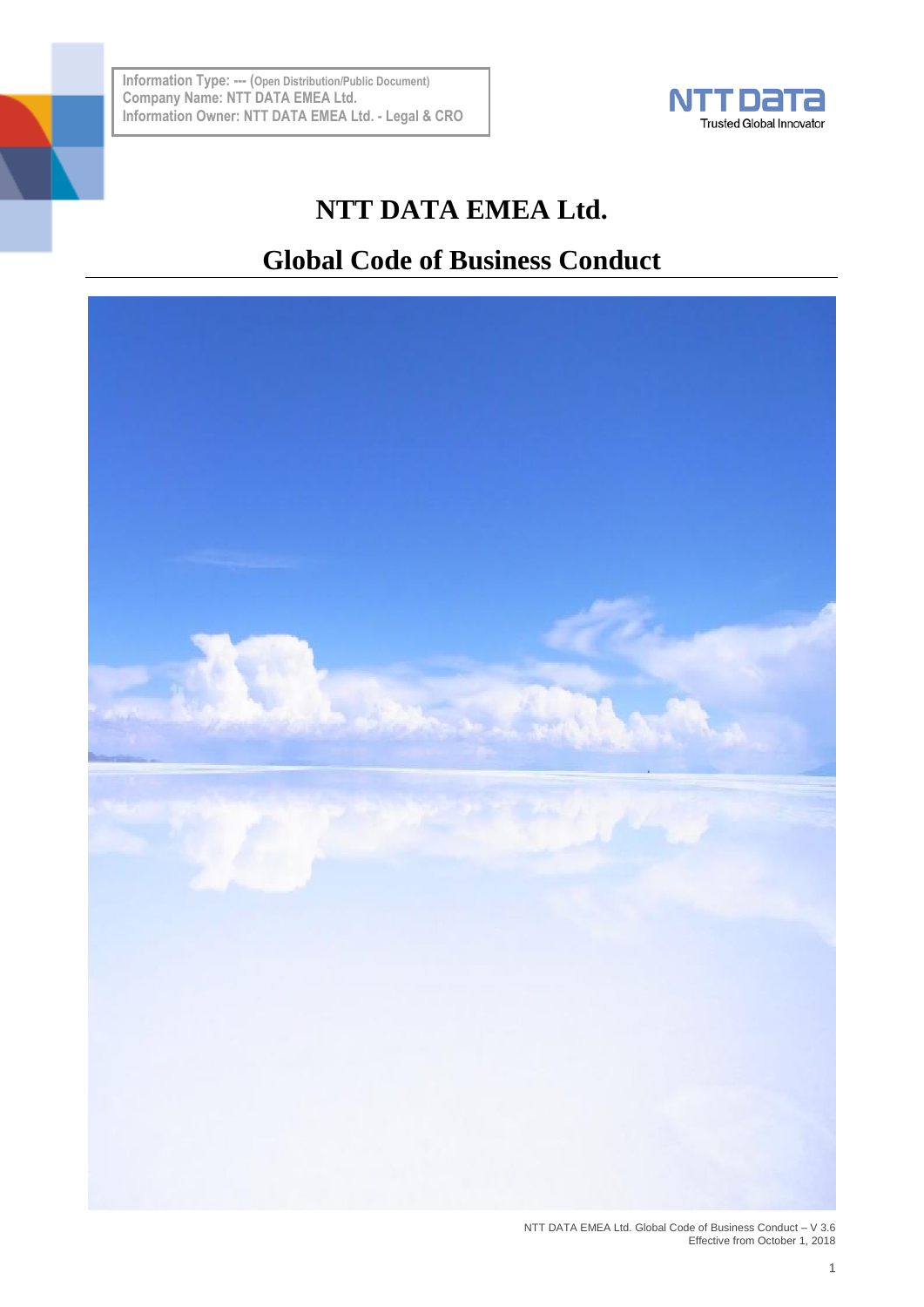

## **Table of Contents**

| 4. Compliance with internal IT Security Policies, Protection of Personal Data 19                |  |
|-------------------------------------------------------------------------------------------------|--|
|                                                                                                 |  |
|                                                                                                 |  |
|                                                                                                 |  |
|                                                                                                 |  |
| 4.5 Prohibition Against Discriminatory, Threatening, and Defamatory Use of Email20              |  |
|                                                                                                 |  |
|                                                                                                 |  |
|                                                                                                 |  |
|                                                                                                 |  |
|                                                                                                 |  |
|                                                                                                 |  |
|                                                                                                 |  |
|                                                                                                 |  |
|                                                                                                 |  |
|                                                                                                 |  |
|                                                                                                 |  |
|                                                                                                 |  |
| 5.5 Donations and contributions to Political Organizations, Trade Unions and Working Councils25 |  |

NTT DATA EMEA Ltd. Global Code of Business Conduct - V 3.6<br>Effective from October 1, 2018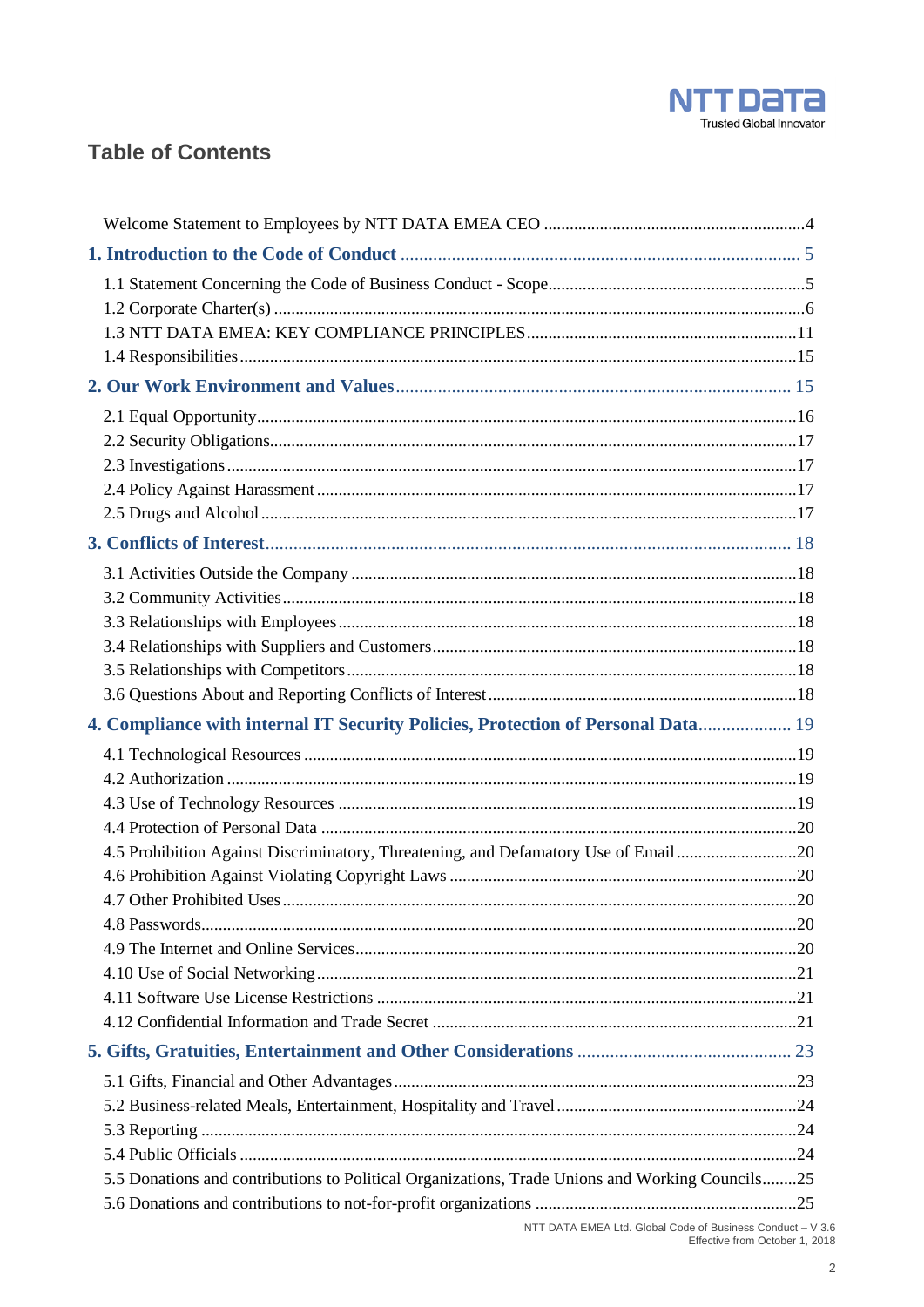

6.  $6.1.$  $6.2.$  $6.3.$  $6.4.$ 6.5. 66  $7.$  $7.1.$  $72$  $7.3.$  $\overline{\mathbf{8}}$ .  $8.1.$  $8.2.$  $8.3.$ 84  $8.5.$ 9. **Concerns Regarding Accounting, Auditing or Internal Control Matters ................... 33** 10.  $10<sub>1</sub>$ 10.2. 10.3. 10.4. 11. 

#### SUPPLIERS AND AGENTS MINIMUM STANDARDS OF CONDUCT **EXHIBIT "A"**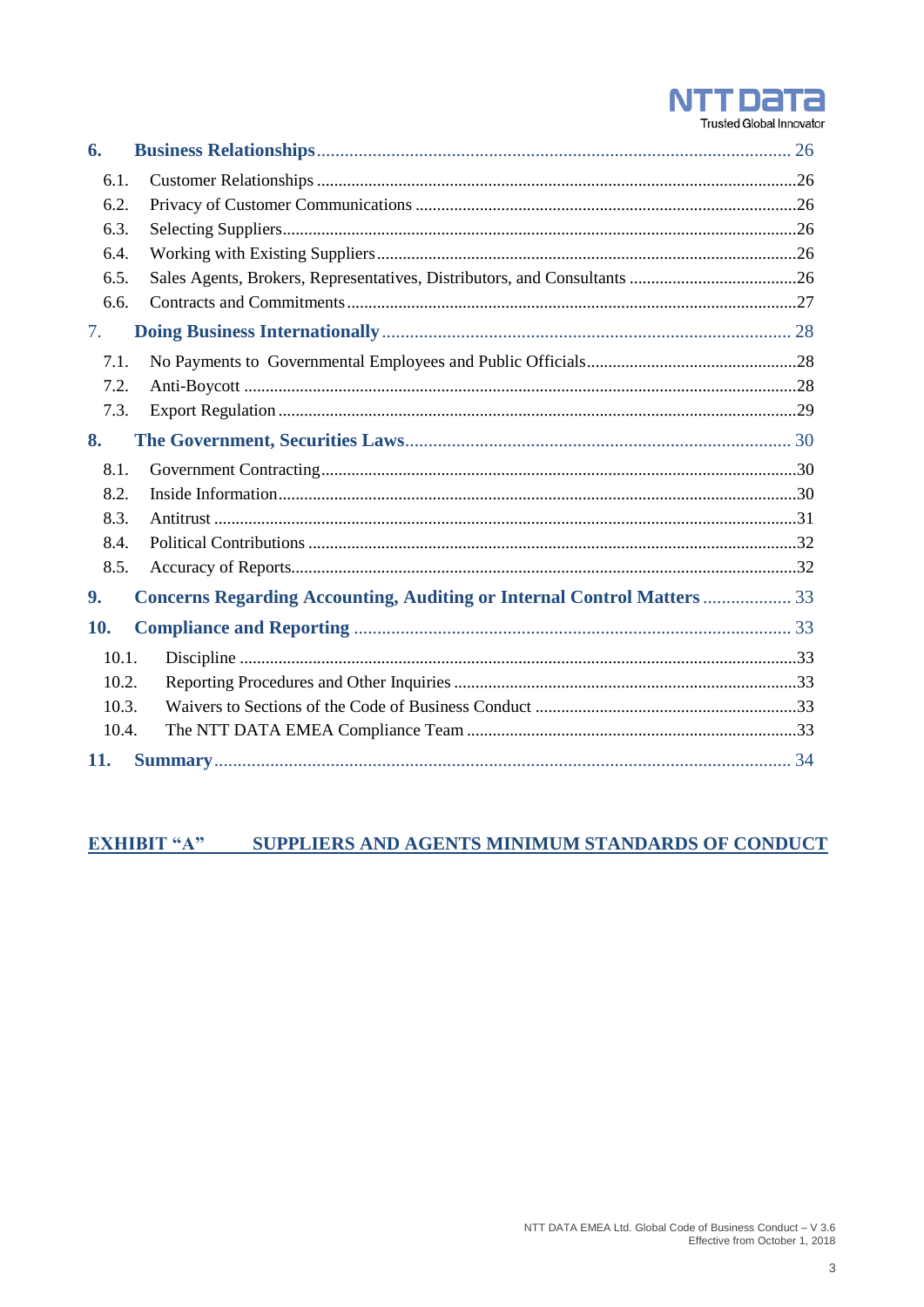

## <span id="page-3-0"></span>*Welcome Statement to Employees by NTT DATA EMEA CEO*

NTT DATA EMEA Ltd. ("*NTT DATA EMEA*" or simply "*EMEA*") management wants to thank you for your professional contribution in delivering excellence in IT services and in meeting our customers' needs and expectations with a view to achieving sustainable and positive business results.

Our strengths are our globally available strong technical capabilities, our high quality service delivery and our working environment which is committed to the highest levels of personal integrity.

NTT DATA EMEA group companies (each one hereinafter simply referred to as the "*Company*") are customer-oriented organisations. A high degree of confidence in each of the Companies together with outstanding business reputation are **key-drivers of success** for all of us, even in today's very challenging market conditions.

It is therefore essential that each of us commits to conduct business in accordance with the highest ethical principles and to comply with all applicable laws in the various jurisdictions we operate.

To further this commitment, the Board of Directors of NTT DATA EMEA has established and updated, from time to time, these global standards for business behaviour with some basic values and good practices (the "*Code*"). Each Company and its Employees must comply with this Code and each Company is required to harmonise it locally, in a manner which is consistent with the statutory requirements of the jurisdiction in which it operates, through the application of policies and procedures (the "*Country Specific Policies*").

It is important to understand that this Code and the Country Specific Policies are **designed to protect each Company** from exposure to crime-related risks and to other corporate offences (*along with their associated fines*), under the various applicable laws of the widespread geographical area in which we do business.

NTT DATA EMEA is therefore insistent that each Company and its Employees immediately comply with the **anti-Bribery and Compliance core basic principles** set forth under article 1.3 of this Code ("*Key Principles*").

The top management of NTT DATA EMEA is therefore strongly **committed to "***setting the tone***"** on corporate compliance and, in particular, **on prevention of bribery, money laundering and tax evasion risks**. NTT DATA EMEA expects that managers, employees and associated business parties (e.g. customers, suppliers, contractors, agents) in all EMEA countries shall adhere to, and **effectively comply with**, the Key Compliance Principles of business integrity and all other provisions of this Code.

Thank you for your keen attention and strong cooperation.

*Benito Vazquez Blanco*

#### NTT DATA EMEA CEO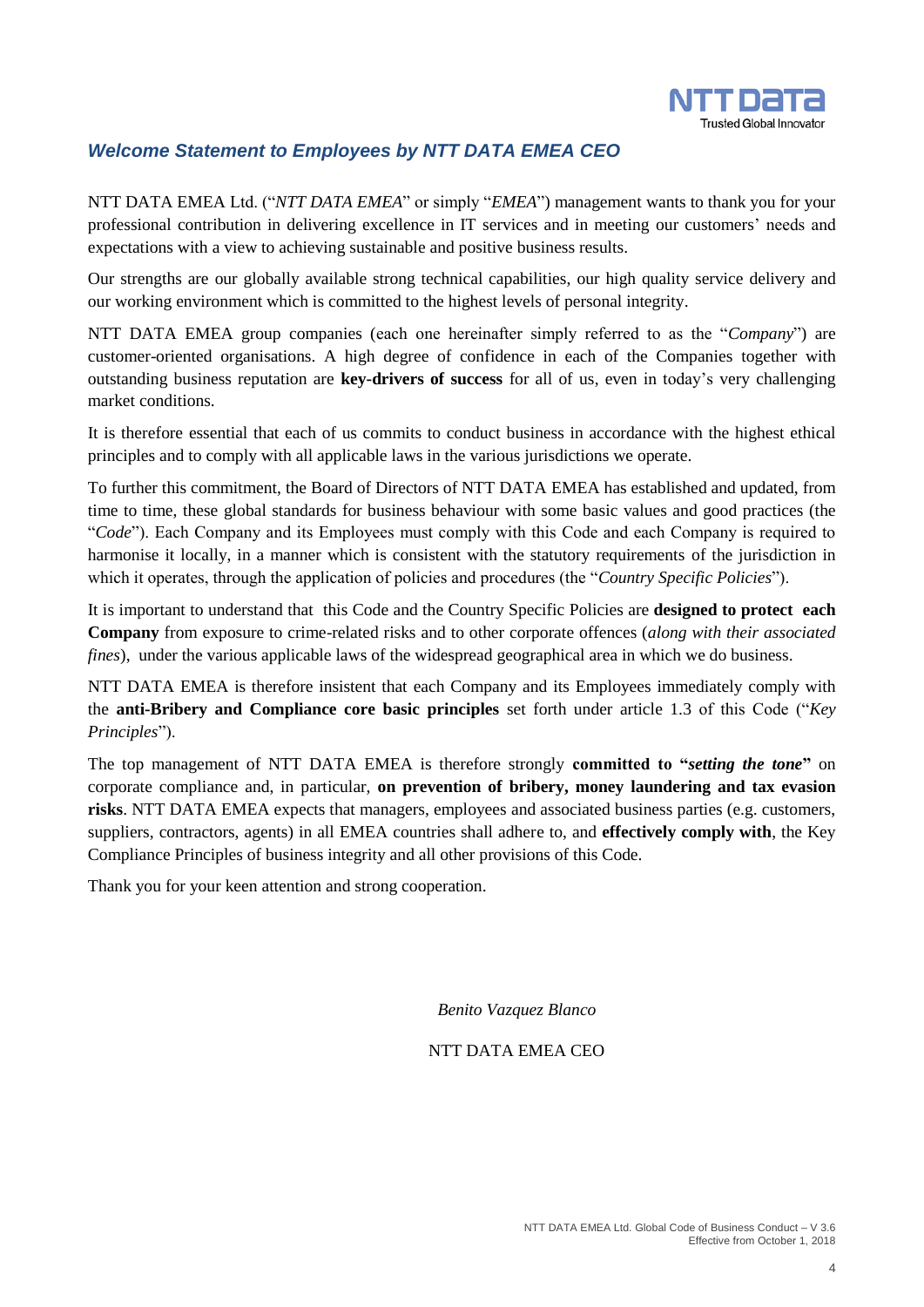

## <span id="page-4-0"></span>**1. Introduction to the Code of Conduct**

## <span id="page-4-1"></span>*1.1 Statement Concerning the Code of Business Conduct - Scope*

It is NTT DATA EMEA policy to conduct its affairs in accordance with the highest level of integrity and in compliance with all applicable laws and regulations, both domestic and foreign.

NTT DATA EMEA shares and supports the NTT Holdings Human Rights Charter, as well as the NTT DATA Corporation Global Compliance Policy (art. 1.2).

NTT DATA EMEA shares and supports the **core principles of compliance and anti-bribery practices** set forth **under article 1.3** of this Code ("*Key Compliance Principles*") and expects that each Company (each company is hereinafter referred to as the "*Company*"), and its Employees shall comply accordingly. Each Company and its Employees are further expected to actively monitor relationships with third party suppliers and agents ("*Suppliers and Agents*") and report circumstances where there is a suspected or actual failure by such third parties to adhere to the standards of conduct set out within this Code and at Exhibit A.

This Code has been formally approved by the Board of Directors of NTT DATA EMEA as providing necessary guidance to controlled Companies.

Each Company may introduce supplementary provisions in accordance with the statutory requirements of the jurisdiction in which it is located or as suggested by good practices ("*Supplementary Provisions*"). Supplementary Provisions are expected to cover:

- Establishment of a local compliance team (eligibility criteria, roles & functions, contact details)
- Reference to local statutory applicable laws with anti-bribery rules
- Reference to **Country Specific Policies** specific policies already in force at Company level.

Each Company is therefore **required to address and formally approve this Code along with the addition of Supplementary Provisions where required.** They must provide adequate information to local governance bodies, insofar as required by statutory provisions (such as Working Councils in Germany and Statutory Auditors in Italy), emphasising that:

- A) The Code makes reference to Country Specific Policies in order to meet local statutory requirements
- B) A formal and quick approval of the Code, along with Country Specific Policies and adequate training to Employees and any third parties, including Suppliers and Agents, is **essential** to protect each Company from exposure to crime-related risks and to other corporate offences (along with their associated fines), in the wide geographical area in which NTT DATA does business.

Once locally approved and internally disseminated, this Code will become **binding** on all employees.

Exhibit "A" details the minimum standards which **Suppliers** and **Agents**, in the UK and elsewhere, are expected **to strictly comply with** when dealing with the Company.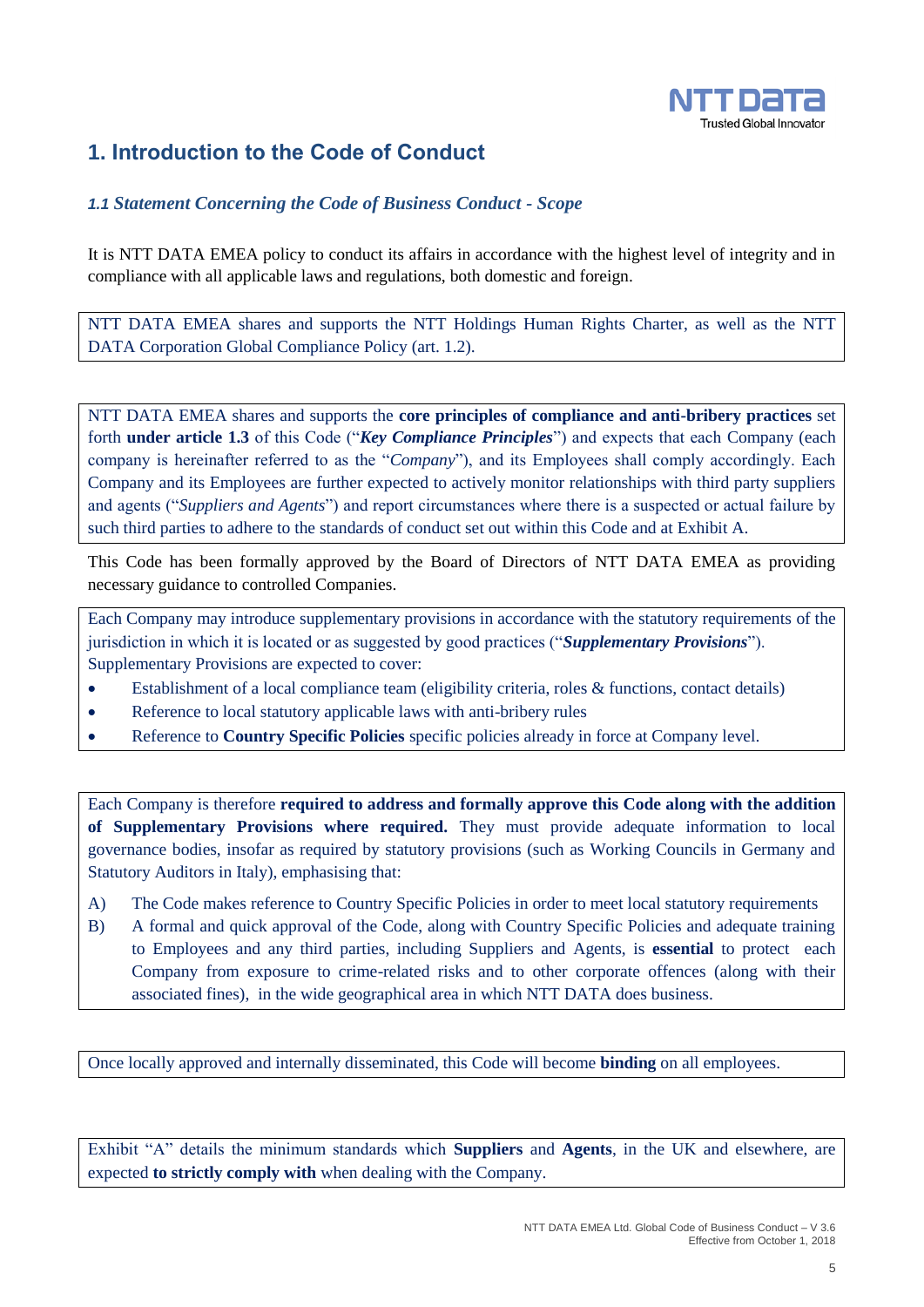

## <span id="page-5-0"></span>*1.2 Corporate Charter(s)*

#### **Human Rights**

Each Company is committed to respect the highest standards for protection of human rights, in accordance with **UN Universal Declaration of Human Rights** (*as adopted by the United Nations General Assembly on 10 December 1948*) and with the **UN Guiding Principles on Business and Human Rights** (*as adopted by the United Nations Human Rights Council in 2011*).

In addition, NTT DATA EMEA shares and supports the *NTT Holdings Human Rights Charter*, as follows:

*We recognize that the respect for human rights is a corporate responsibility and aim to create a safe, secure and rich social environment by fulfilling its responsibility.*

*We respect internationally recognized human rights, including the Universal Declaration of Human Rights in all company activities.*

*We responsibly respect for human rights by efforts to reduce any negative impacts on human rights holders. We respond appropriately when negative impacts on human rights occur.*

*We aim to not be complicit in infringing human rights, including being involved in discrimination, directly or indirectly.*

*When negative impacts on human rights are done by a business partner and are linked to a product or service of the NTT Group, we will expect them to respect human rights and not to infringe on them.*

Notes: "*We*" means the NTT Group and its officers and employees. Source[: http://www.ntt.co.jp/csr\\_e/communication/team-ntt/02.html](http://www.ntt.co.jp/csr_e/communication/team-ntt/02.html)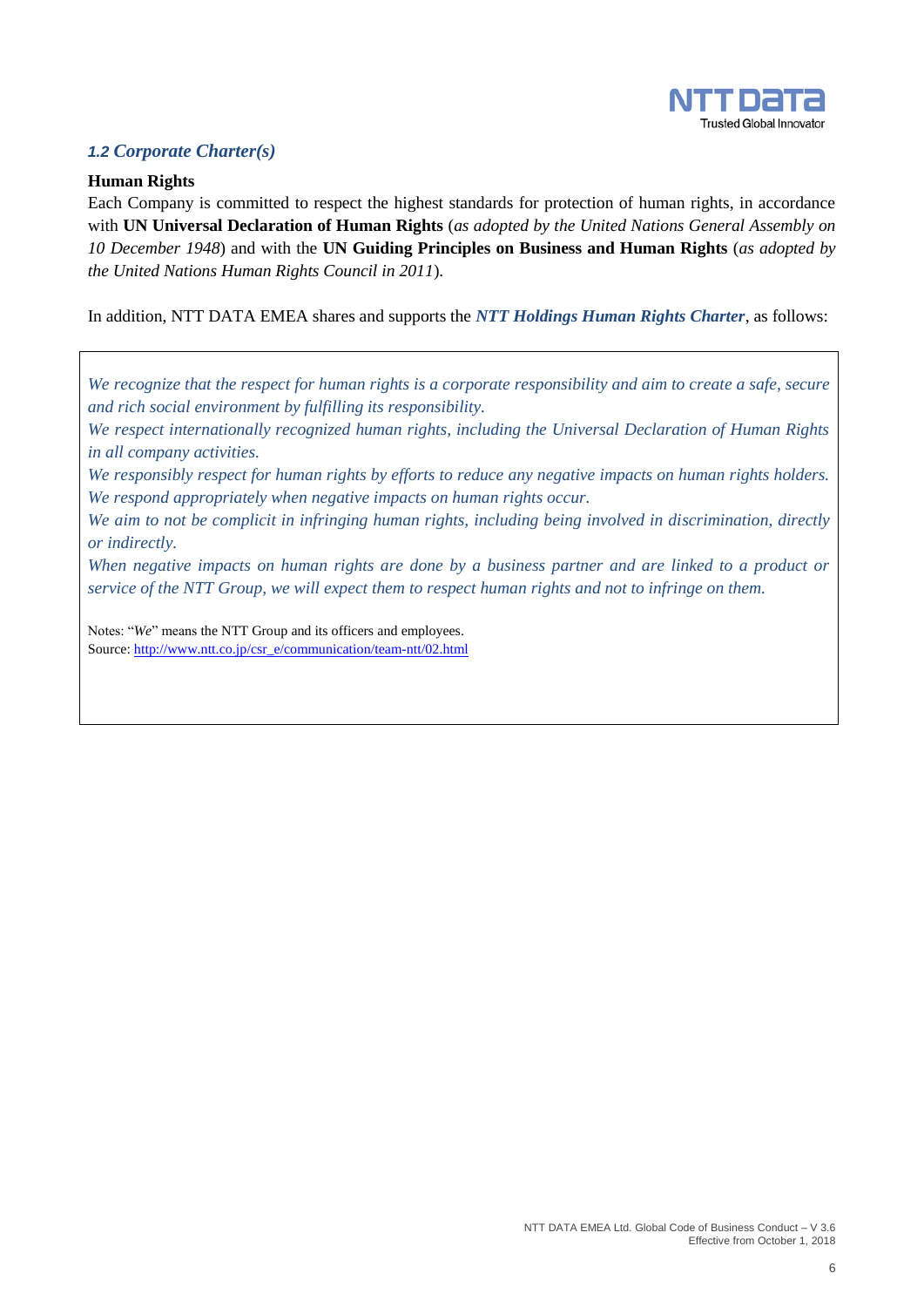

## *NTT DATA Corporation Global Compliance Policy (\*)*

| <b>Preamble</b>                 | <b>To Be a Trusted Company</b>                                                                                         |
|---------------------------------|------------------------------------------------------------------------------------------------------------------------|
|                                 | Trust by customers, shareholders, suppliers and the societies is indispensable for a                                   |
|                                 | company to sustainably grow. A company can be trusted upon by being aware of its social                                |
|                                 | responsibility ("CSR") and by fulfilling the expectation of, and enhancing the satisfaction                            |
|                                 | of, customers and other stakeholders through good dialogues.                                                           |
|                                 | We also believe that it is fundamental to gain trust not only by complying with laws,                                  |
|                                 | regulations and agreements but also by respecting various international norms, including                               |
|                                 | human rights, acting with good moral and integrity, and performing fair and transparent                                |
|                                 | business activities.                                                                                                   |
|                                 | Furthermore, our mission is to create new "mechanisms" and "values" with IT and to                                     |
|                                 | materialize more affluent and harmonious societies, and we aim to resolve the issues that                              |
|                                 | the earth and societies are facing.                                                                                    |
|                                 | With these in mind, everyone at NTT DATA will act in accordance with this "Global                                      |
|                                 | Compliance Policy" and we all do our utmost to be a trusted company.                                                   |
| <b>Application</b>              | All directors, officers and employees shall fully understand this Global Compliance Policy,                            |
|                                 | and act as follows to achieve its purposes.                                                                            |
|                                 | Directors and officers shall take their initiatives and exert to cultivate the high morals in                          |
|                                 | employees.                                                                                                             |
| <i><u><b>Principles</b></u></i> | We will:                                                                                                               |
|                                 |                                                                                                                        |
|                                 | • Comply with all relevant laws and regulations of the jurisdictions where we do                                       |
|                                 | business, including international laws, and act in accordance with good integrity.                                     |
|                                 | Be aware of our corporate social responsibility, and perform fair and transparent business                             |
|                                 | activities<br>We will:                                                                                                 |
| <b>For</b>                      |                                                                                                                        |
| customers                       | Execute appropriate agreements with our customers, and provide systems and<br>0<br>services pursuant to the agreement. |
|                                 | Thoroughly manage customer information in accordance with the agreements,                                              |
|                                 | relevant laws and regulations related to the protection of personal data.                                              |
| <u>For</u>                      | We will:                                                                                                               |
| <i>shareholders</i>             | Undertake sound corporate management and strive to increase the interests of our<br>$\bullet$                          |
|                                 | shareholders.                                                                                                          |
|                                 | Timely and appropriately disclose management information in order to perform<br>$\bullet$                              |
|                                 | transparent management.                                                                                                |
| <u>To</u>                       | We will:                                                                                                               |
| competitors                     | Restrict ourselves from performing any acts that would impede market<br>$\bullet$                                      |
|                                 | competition, including defamation, dumping, cartels, and other unfair/anti-                                            |
|                                 | competitive conducts, and perform fair and free competition.                                                           |
|                                 | Protect our own intellectual properties and respect the same of others.                                                |
| <u>To</u>                       | We will:                                                                                                               |
| <i>suppliers</i>                | Act with integrity without abusing a superior position.                                                                |
|                                 | Comply with relevant laws and regulations applicable to transactions with                                              |
|                                 | suppliers, and observe agreements with suppliers.                                                                      |
| <u>To</u>                       | We will:                                                                                                               |
| <b>Government</b>               | Not provide any gift or hospitality against our policy or applicable laws, nor<br>$\bullet$                            |
|                                 |                                                                                                                        |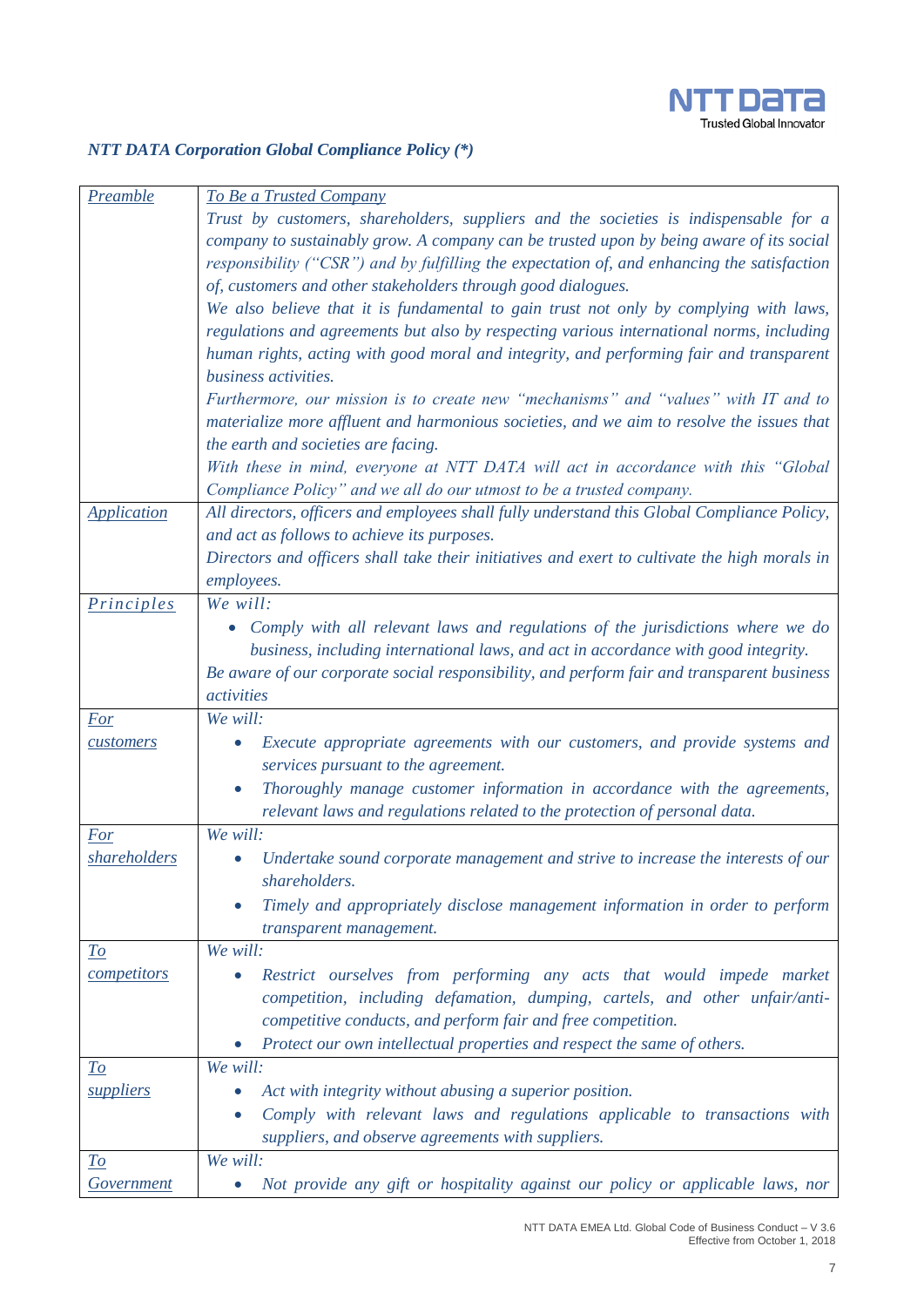

*conduct any act that would be suspected of corruption. Not be involved in any bribery with government officials in any manner and in any jurisdiction. To Society We will: Actively undertake social contribution, such as volunteering or other community activities, to fulfill our responsibility as a good corporate citizen. Respect the diversity of cultures and values, and contribute to the development of societies where we do businesses. Refuse to do any business with anti-social forces. To the environment We will: Propose IT systems and solutions to contribute to the reduction of the environmental load. Strive to reduce the environmental load caused by our business operations. Increase our awareness of biodiversity, and undertake activities to protect the natural environment. Observe laws and regulations related to the environment. To employees & co-workers We will: Respect the individuality and personality of our people. Respect human rights and will not discriminate based on gender, nationality, belief or religion. Not commit any harassment. Maintain fair and equal treatment of employees and provide employment opportunities on the basis of individual merit, in a working environment safe, secure, and free of violence, drugs or child labor. As employees Each employee will: Ensure that information security be maintained and not conduct any privacy infringement, unauthorized access and other unlawful acts. Observe the company policies and not engage in any act that conflicts with the*  interests of the company or that provides personal gain to the detriment of the *company. Not engage in insider trading in any manner. Not provide or receive any gifts or hospitality against our policy from/to customers, suppliers or business partners. Not post to any social media any confidential or proprietary information or any message that harms the trust or rights of any parties. Promptly report any breach or suspected breach of this policy or other unlawful act to your manager, local compliance officer, or whistle blowing line where appropriate. The company will not make any retaliation to those who made good faith reporting through the whistle line. (\*) Source:* <https://www.nttdata.com/global/en/about-us/our-way/global-compliance-policy>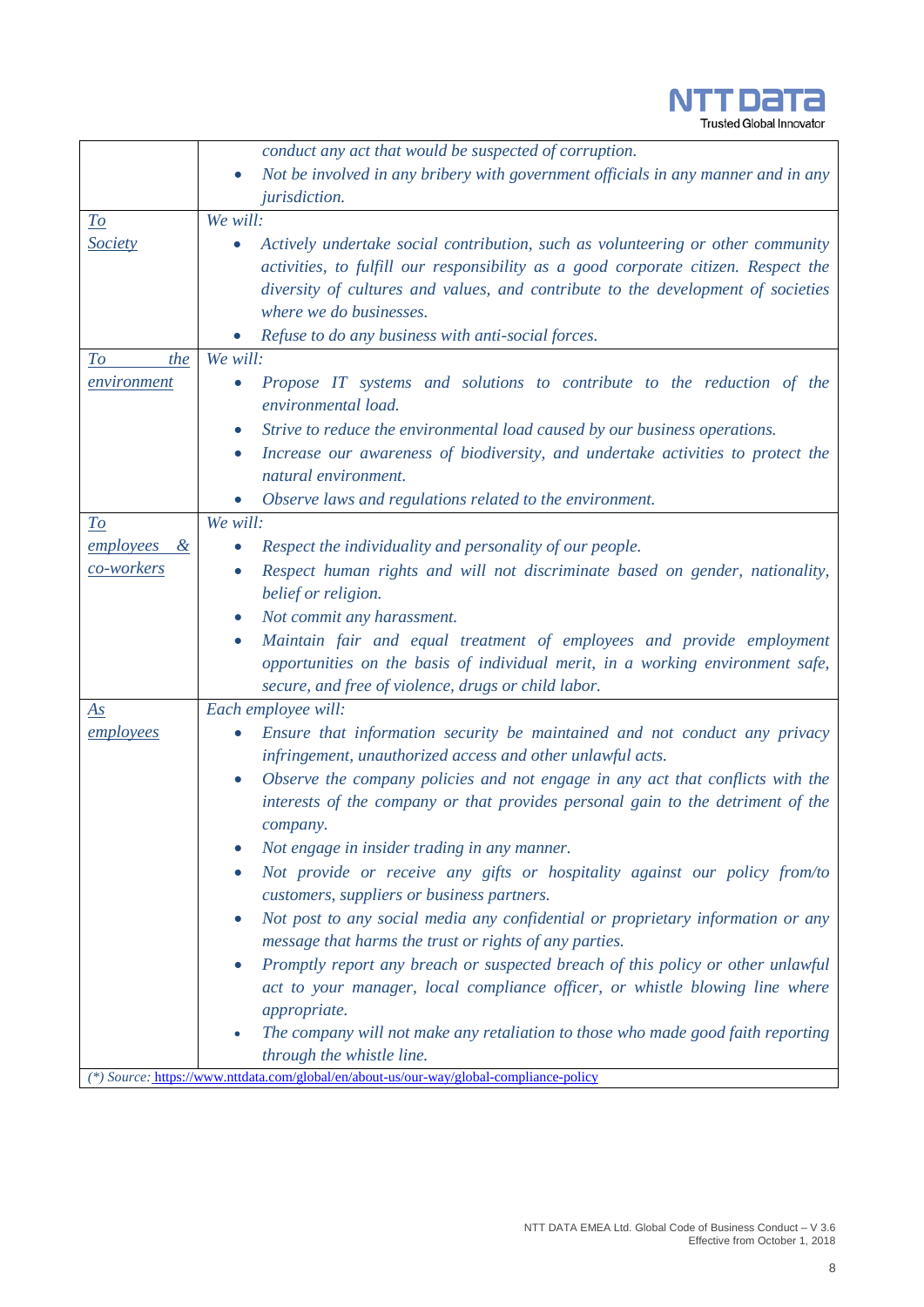

## *NTT DATA Corp. Values ("Our Way") (\*)*

*As a company and as individuals, we think through what we do, act differently and transform our business to drive better future for NTT DATA*

#### *Our values*

*An important step in working together and achieving the corporate transformation set out in our Group Vision is stating the values we esteem and seek to share. These values are as follows:*

#### *1. Clients First*

*First, and above all else, we place the needs of our clients. We continuously work to understand your business and strive to resolve every concern to your satisfaction. We feel a responsibility to ensure your success. We let this obligation set the direction of our work and guide our actions.*

#### *2. Foresight*

*We never settle for the status quo. Instead, with speed and foresight, we anticipate challenges that lay ahead. We consider the future of IT as well as the future of your business, work to enhance our ability to picture the future, and with our ecosystems, adapt to the changing business environment. In this way, we help you to meet your goals and create a brighter future for society.*

#### *3. Teamwork*

*We put great importance on enabling our employees to achieve their best through their work with each other. We believe that when a diverse group of individuals brings their unique worldviews together, shares their wisdom, and works toward a common goal, the results are extraordinary and far beyond what can be achieved by any one person.*

#### *Group Vision*

*In 2005, in response to accelerating globalization, NTT DATA instituted a new Group Vision, which we termed Global IT Innovator. With IT at the core of our business, we aimed to comprehensively expand our operations to markets around the world. Our vision embraced two beliefs: "we could change IT to make it better" and "through IT we could change the world." As a leading innovator in the IT field, we set out to enable our clients to achieve their highest goals and aspirations.*

*In 2013, our growing operations included approximately 62,000 people in 35 countries working on the challenges that our clients face. To help accelerate our business growth in the decade ahead, we have instituted a new highly evolved definition of Global IT Innovator. Our Group Vision contains three messages: (1) We build long-term relationships with our clients and enable them to reach their highest goals and aspirations. (2) We create evolving ecosystems through advanced technology. (3) We enhance our creativity through the respect and encouragement of diversity at every level of our company. At NTT DATA, new challenges and the opportunity for greater progress in the decade ahead begin now.*

*In 2018, NTT DATA launched a revitalized Group Vision, Trusted Global Innovator, which reflects the company's evolution beyond what was represented by Global IT Innovator. The Vision helps laying a strong and steady foundation for what is a highly unpredictable era – one in which business models will change rapidly in response to breakthroughs in technology. Through our unwavering commitment, serving as a trusted long-term partner, we will earn our clients' trust by partnering with them to combine inventive ideas with cutting-edge technologies.*

*We realize the dreams of our clients around the world through long-term relationships.*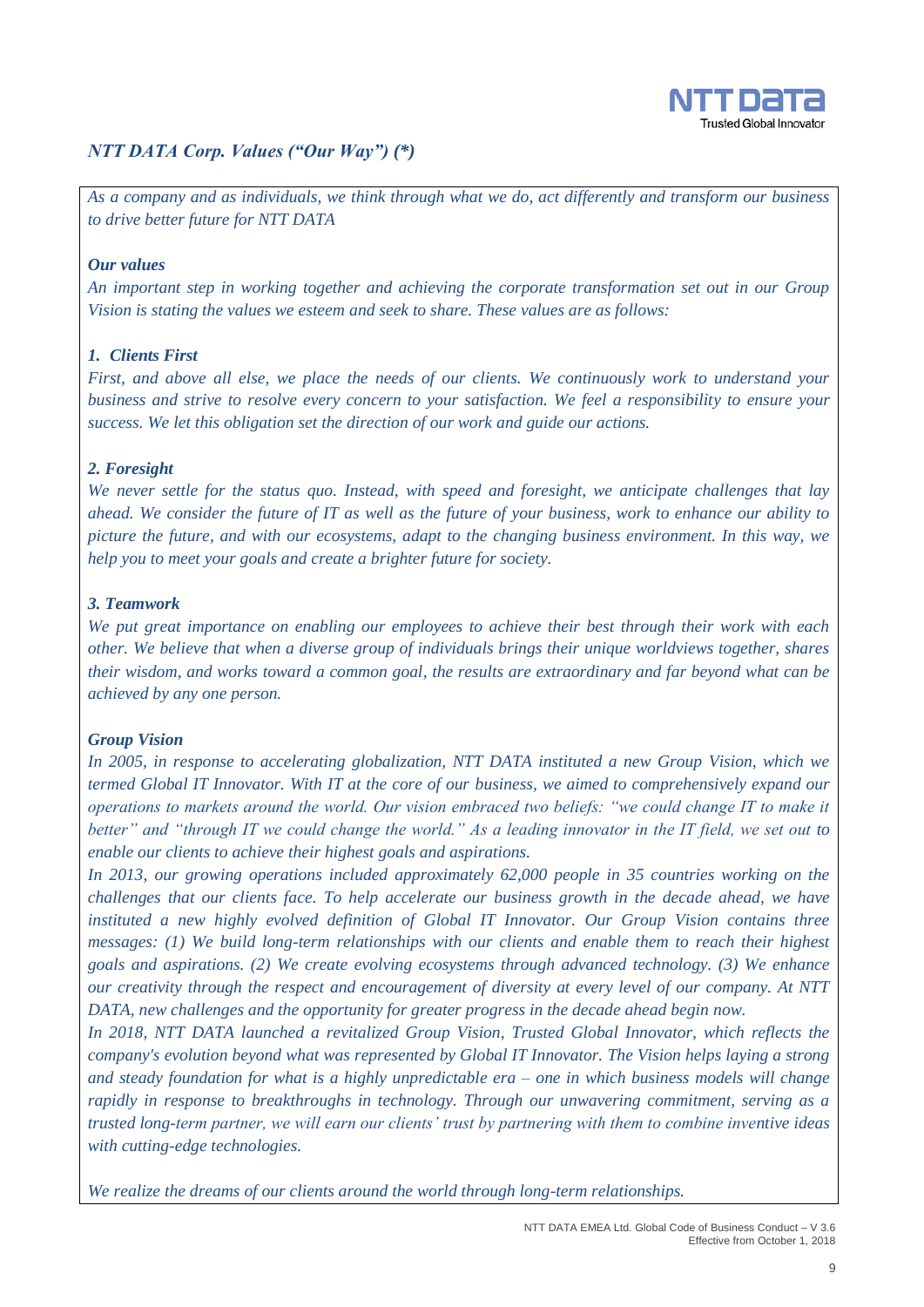

*We develop evolving ecosystems with our clients through leading-edge technologies. We enhance our creativity by respecting diversity.*

(\*) Source:<https://www.nttdata.com/global/en/about-us/our-way>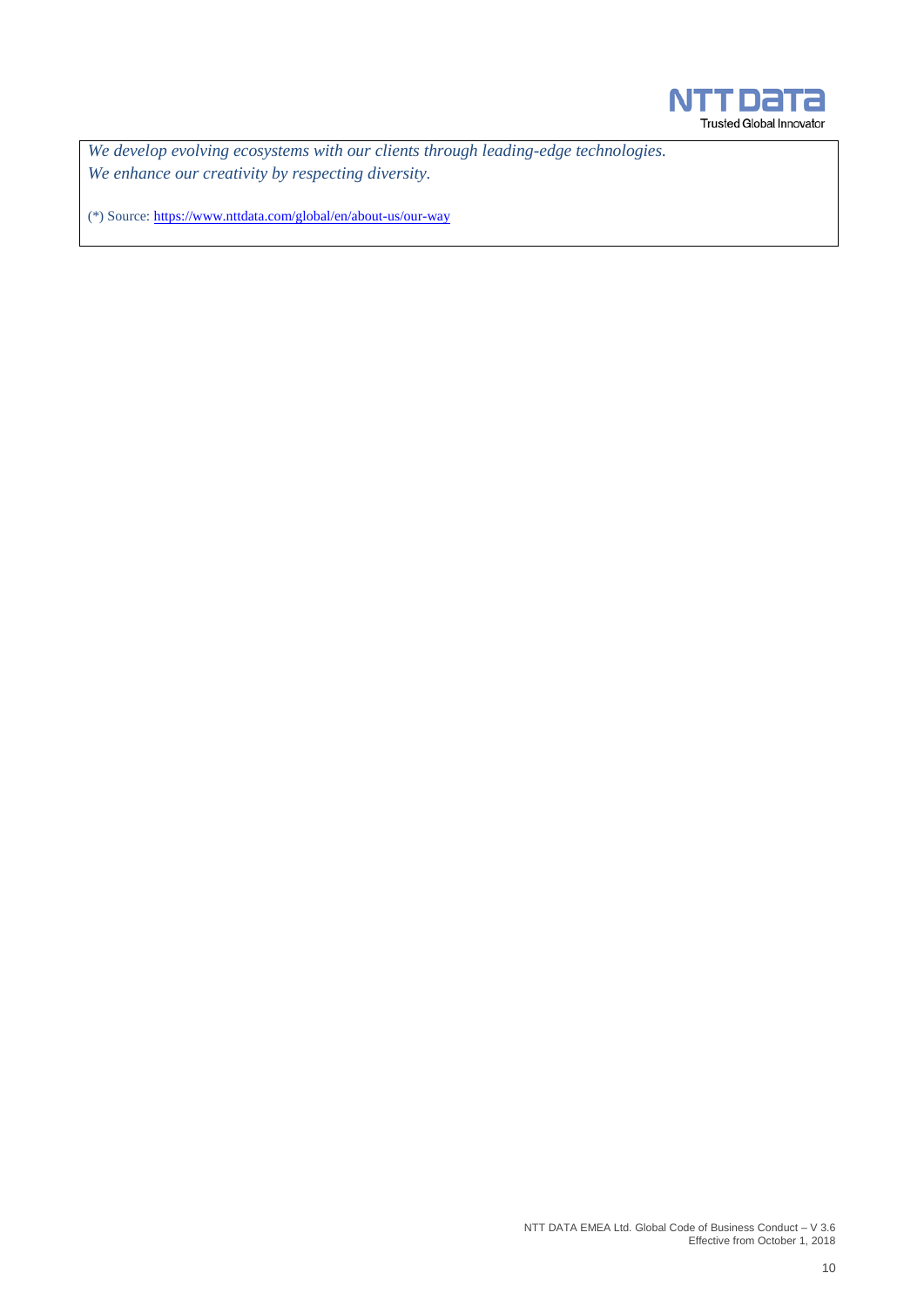

## <span id="page-10-0"></span>*1.3 NTT DATA EMEA: KEY COMPLIANCE PRINCIPLES*

The following Principles ("*Key Principles*") are **core to the Code and** set the tone on corporate compliance, **mainly to prevent bribery, money laundering and tax evasion related activities and other corporate offences**.

Each of the managers, employees and associated business parties, insofar as applicable (*e.g. customers, suppliers, contractors, agents*) of each Company shall adhere to and **effectively** comply, in all countries, with the following **Key Principles of business integrity**:

| $\mathbf{1}$                                  | <b>Compliance with</b><br>applicable laws and                                                        | Each Company and its Employees must observe all laws, regulations and<br>$\bullet$<br>licensing requirements as applicable.                                                                                                                                                                                                                                              |
|-----------------------------------------------|------------------------------------------------------------------------------------------------------|--------------------------------------------------------------------------------------------------------------------------------------------------------------------------------------------------------------------------------------------------------------------------------------------------------------------------------------------------------------------------|
|                                               | with Country<br><b>Specific Policies</b>                                                             | Each Company shall enact Country Specific Polices which shall in all<br>$\bullet$<br>material respect, comply with J-SOX key principles (e.g. segregation of<br>duties and 4-eye principle).                                                                                                                                                                             |
|                                               |                                                                                                      | Each Company shall not tolerate any discrimination or harassment<br>$\bullet$<br>against Employees or associated individuals on any basis protected by<br>applicable law, e.g. gender or race.                                                                                                                                                                           |
|                                               |                                                                                                      | Each Company shall provide a safe and secure working environment.<br>$\bullet$                                                                                                                                                                                                                                                                                           |
|                                               |                                                                                                      | Each Company and its Employees must observe Country Specific<br>Policies and comply with the signature approval policies published within<br>the Country Specific Policies.                                                                                                                                                                                              |
| $\mathbf{2}$                                  | <b>ZERO Tolerance on</b><br><b>Bribery (however</b><br>disguised) including<br>facilitating payments | Each Company and its Employees must not carry out nor tolerate illegal<br>$\bullet$<br>business activities, such as promising, giving or accepting bribes and /<br>or facilitation payments (in any form, whether direct, indirect or<br>concealed).                                                                                                                     |
| <b>Money Laundering</b><br>and/or Tax evasion | <b>ZERO Tolerance on</b>                                                                             | Each Company and its Employees must not give or receive any financial<br>$\bullet$<br>or other advantage, directly or indirectly, with the intention of inducing or<br>rewarding the improper performance of a business or public function<br>anywhere in the world.                                                                                                     |
|                                               |                                                                                                      | Practices which may help (or contribute to help) bribery, money<br>laundering, tax evasions activities or similar unlawful practices shall not<br>be tolerated in any case and are <b>strictly forbidden</b> by the Company.                                                                                                                                             |
| $\overline{\mathbf{3}}$                       | <b>Suppliers and Agents</b><br>to be qualified and<br>compliant with Key                             | Suppliers and Agents should be qualified and selected on the basis of<br>$\bullet$<br>objective criteria and on their willingness to comply with the standards<br>set out in this Code and in Exhibit "A" hereto.                                                                                                                                                        |
|                                               | <b>Principles</b>                                                                                    | Any breach by a Supplier or Agent of their Anti-Bribery covenants will<br>$\bullet$<br>lead to <b>immediate termination</b> of a contract with the Company and of<br>the continuing business relationship.                                                                                                                                                               |
| 4                                             | <b>No Gifts to Public</b><br><b>Officers</b> nor to<br><b>Auditing Bodies</b>                        | Each Company and its Employees may not give, offer or promise any<br>$\bullet$<br>kind of gift nor any other financial advantage to any Public Officer, to<br>any Auditors, whether internal or external, nor to any relatives or close<br>friends of such Public Officers or Auditors, unless prior written<br>authorisation is obtained from the EMEA Compliance Team. |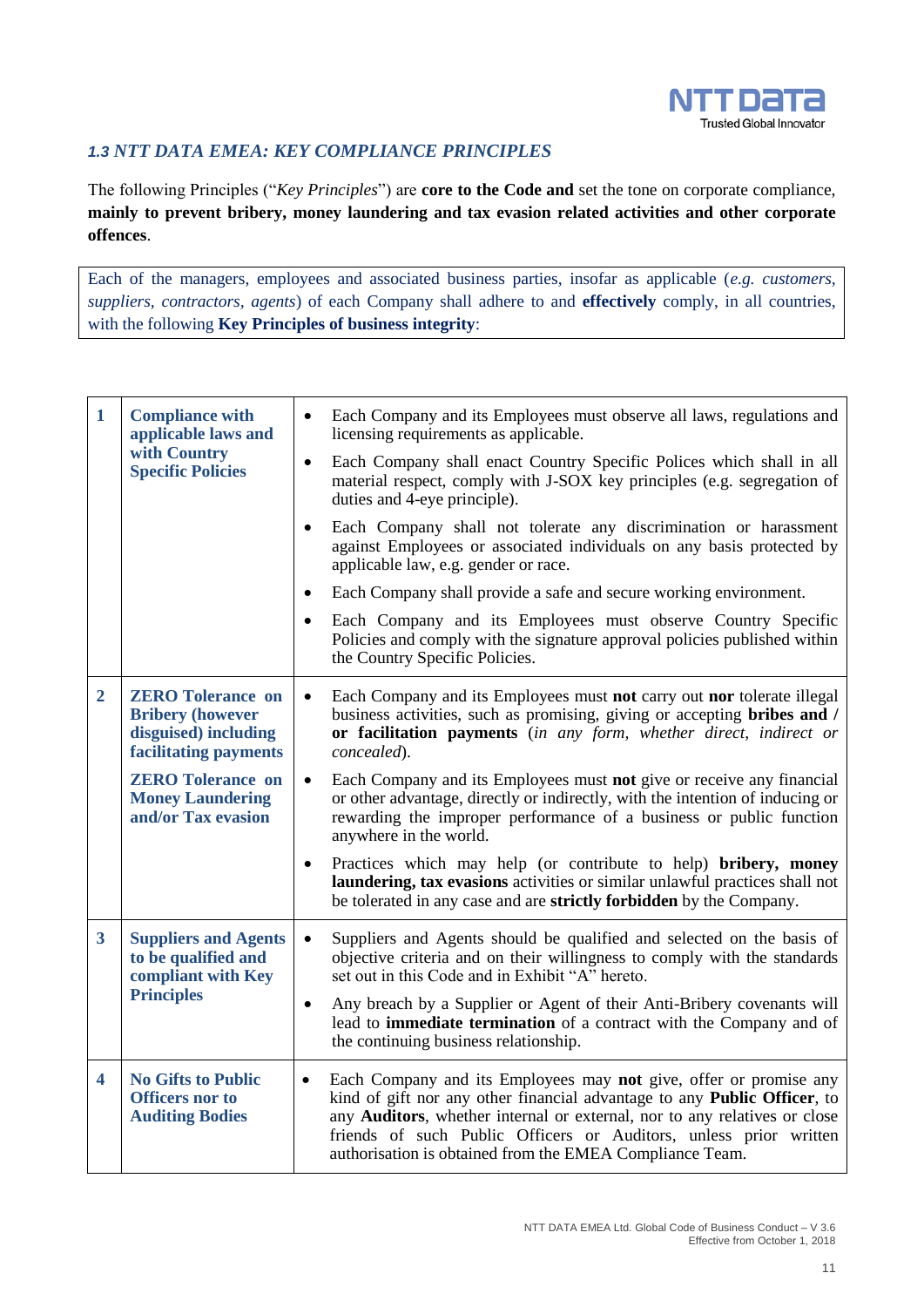

| 5 | <b>The Government</b><br>contracts and<br>relationships     | Employees must comply with Company practices and policies on<br>$\bullet$<br>interacting and contracting with government officials, employees,<br>representatives and public agencies.                                                                                                                                                                              |  |  |
|---|-------------------------------------------------------------|---------------------------------------------------------------------------------------------------------------------------------------------------------------------------------------------------------------------------------------------------------------------------------------------------------------------------------------------------------------------|--|--|
|   |                                                             | Employees may not create false or misleading documents, including<br>$\bullet$<br>accounting, financial or electronic records for the purpose of being<br>awarded a Public Tender or Public Funds or obtaining an advantage in a<br>procurement process of any kind.                                                                                                |  |  |
| 6 | <b>Gift to Customers</b><br>and third parties<br>(Outbound) | Company and Employees must not give, offer or promise a gift of any<br>٠<br>value to a person or organization where it could reasonably be interpreted<br>that the purpose of the gift was to induce improper performance or to<br>obtain or retain business, or an advantage in the conduct of business for<br>NTT DATA.                                           |  |  |
|   |                                                             | No gift can be made to third parties, including customers, unless:<br>٠                                                                                                                                                                                                                                                                                             |  |  |
|   |                                                             | a) it is reasonable and proportionate in amount and in any case does not<br>exceed the monetary cap as set forth in the EMEA overarching policy<br>and in Country Specific Policies or the lower amount set forth in the<br>Country Specific Policy,                                                                                                                |  |  |
|   |                                                             | b) it is recorded with a detailed explanation together with evidence of<br>written authorization as per the relevant Country Specific Policy.                                                                                                                                                                                                                       |  |  |
|   |                                                             | Employees must never give <b>financial gifts</b> (including cash, loans or other<br>$\bullet$<br>material financial favors).                                                                                                                                                                                                                                        |  |  |
|   |                                                             | No gifts or other financial advantage, irrespective of the value, can be<br>٠<br>promised or made to any Foreign Public Officials nor to their close<br>friends or relatives.                                                                                                                                                                                       |  |  |
|   |                                                             | Any exception must be signed off in writing in accordance with Country<br>$\bullet$<br>Specific Policies or by the local CEO and must be reported to the<br>Compliance Team at local level.                                                                                                                                                                         |  |  |
| 7 | <b>Gift to Employees</b><br>(Inbound)                       | If a gift (other than of a trivial value) is directly or indirectly offered to<br>٠<br>Employees, the relevant person must politely but firmly refuse it or return<br>it, where it could reasonably be interpreted as a way to induce improper<br>performance or to obtain or retain business, or a personal advantage in<br>conflict of interest with the Company. |  |  |
|   |                                                             | Without limited generality of the foregoing, any gift to Employees are<br>٠<br>subject to all of the following conditions:                                                                                                                                                                                                                                          |  |  |
|   |                                                             | it is reasonable and proportionate in amount and in any case does not<br>a)<br>exceed the monetary cap as set forth in the EMEA overarching Policy<br>or the lower amount as set forth in the Country Specific Policies,                                                                                                                                            |  |  |
|   |                                                             | b) it is recorded with a detailed explanation together with evidence of<br>written authorization as per the relevant Country Specific Policy.                                                                                                                                                                                                                       |  |  |
|   |                                                             | Employees must never accept financial gifts (including cash, loans or<br>٠<br>other material financial favors).                                                                                                                                                                                                                                                     |  |  |
|   |                                                             | Gifts offered to Employees' relatives or close friends by a third party<br>$\bullet$<br>which has, or may have, a business relationship with the Company, must<br>always be refused or returned.                                                                                                                                                                    |  |  |
|   |                                                             | Any exception must be signed off in writing in accordance with Country<br>٠<br>Specific Policies or by the local CEO and must be reported to the<br>Compliance Team at local level.                                                                                                                                                                                 |  |  |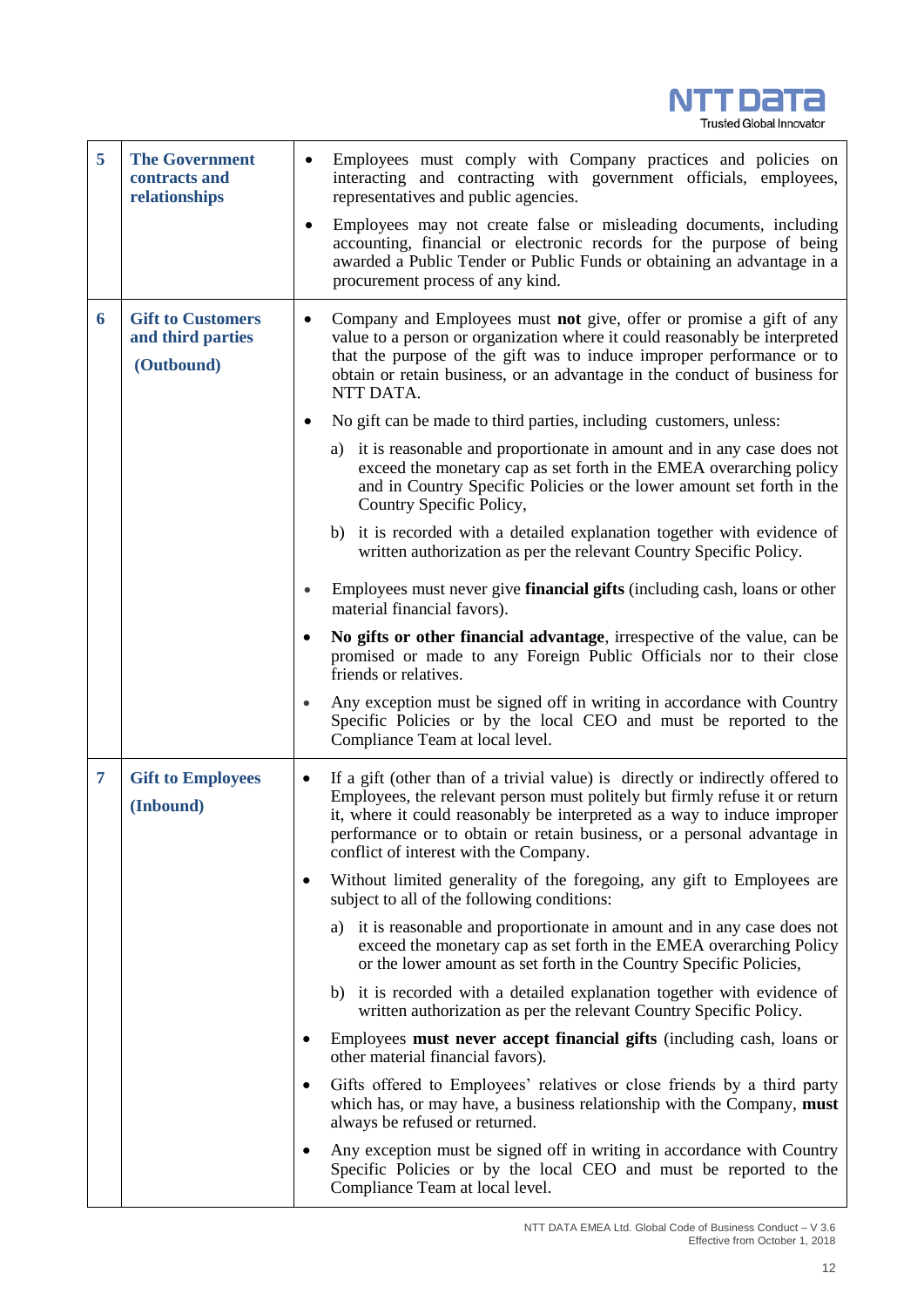

| 8                | <b>Hospitality and</b><br><b>Entertainment</b>                                                                      | Providing or accepting hospitality and entertainment is permitted,<br>provided that:                                                                                                                               |                                                                                                                                                                                                                                                                                                                                                                                                                                                   |  |
|------------------|---------------------------------------------------------------------------------------------------------------------|--------------------------------------------------------------------------------------------------------------------------------------------------------------------------------------------------------------------|---------------------------------------------------------------------------------------------------------------------------------------------------------------------------------------------------------------------------------------------------------------------------------------------------------------------------------------------------------------------------------------------------------------------------------------------------|--|
|                  | (Inbound and/or                                                                                                     | a) it is not recurring, and                                                                                                                                                                                        |                                                                                                                                                                                                                                                                                                                                                                                                                                                   |  |
|                  | <b>Outbound</b> )                                                                                                   |                                                                                                                                                                                                                    | b) it is associated to an occasion at which business is normally<br>discussed, and                                                                                                                                                                                                                                                                                                                                                                |  |
|                  |                                                                                                                     |                                                                                                                                                                                                                    | c) it could not reasonably be interpreted as being for the purpose of<br>inducing improper performance or obtaining or retaining business, or<br>an advantage, in the conduct of business for the company, and                                                                                                                                                                                                                                    |  |
|                  |                                                                                                                     |                                                                                                                                                                                                                    | d) it does not exceed the cap amount specified in EMEA overarching<br>policy or the lower amount as set forth in the Country Specific Policy,<br>and                                                                                                                                                                                                                                                                                              |  |
|                  |                                                                                                                     |                                                                                                                                                                                                                    | it is approved and adequately recorded and registered in the Company<br>e)<br>register, and is in accordance with local statutory tax related<br>provisions.                                                                                                                                                                                                                                                                                      |  |
|                  |                                                                                                                     |                                                                                                                                                                                                                    | Any hospitality or entertainment that falls outside of the permitted<br>hospitality or entertainment, must be kindly turned down.                                                                                                                                                                                                                                                                                                                 |  |
|                  |                                                                                                                     | The relevant NTT DATA EMEA Compliance Team may be called upon<br>٠<br>for assistance.                                                                                                                              |                                                                                                                                                                                                                                                                                                                                                                                                                                                   |  |
| $\boldsymbol{9}$ | <b>Contributions to</b><br><b>Political</b><br>Organizations,<br><b>Trade Unions and</b><br><b>Working Councils</b> | $\bullet$                                                                                                                                                                                                          | Company must not, directly or indirectly, give, offer or promise any<br>money, gifts, donations, sponsorships or contributions in cash or in kind,<br>to any Political and/or Union-related organizations and/or to any Working<br>Councils.<br>Exceptions are subject to EMEA Chairman Consent and to EMEA CEO<br>$\bullet$<br>Approval, always required, ensuring that the NTT DATA EMEA<br>Compliance Team is kept informed of all activities. |  |
|                  |                                                                                                                     |                                                                                                                                                                                                                    |                                                                                                                                                                                                                                                                                                                                                                                                                                                   |  |
| <b>10</b>        | <b>Charitable</b><br><b>Donations</b>                                                                               | Charitable donations to not-for-profit organizations and/or corporate<br>$\bullet$<br>social responsibility-related initiatives are generally permitted, subject to<br>the fulfilment of the following conditions: |                                                                                                                                                                                                                                                                                                                                                                                                                                                   |  |
|                  |                                                                                                                     |                                                                                                                                                                                                                    | a) there is a benefit, either direct or indirect, in term of image, to the<br>Company, and                                                                                                                                                                                                                                                                                                                                                        |  |
|                  |                                                                                                                     |                                                                                                                                                                                                                    | it could not reasonably be interpreted as being for the purpose of<br>b)<br>inducing improper performance or obtaining or retaining business, or<br>an advantage, in the conduct of business for the company, and                                                                                                                                                                                                                                 |  |
|                  |                                                                                                                     | c) it does not exceed the monetary cap set forth in the EMEA<br>Authorization Matrix, or the lower amount specified in Country<br>Specific Policy, and                                                             |                                                                                                                                                                                                                                                                                                                                                                                                                                                   |  |
|                  |                                                                                                                     |                                                                                                                                                                                                                    | it is tax deductible in accordance with local statutory tax related<br>d)<br>provisions,                                                                                                                                                                                                                                                                                                                                                          |  |
|                  |                                                                                                                     |                                                                                                                                                                                                                    | keeping informed the EMEA Compliance Team.<br>e)                                                                                                                                                                                                                                                                                                                                                                                                  |  |
|                  |                                                                                                                     | Donations in cash are always prohibited.                                                                                                                                                                           |                                                                                                                                                                                                                                                                                                                                                                                                                                                   |  |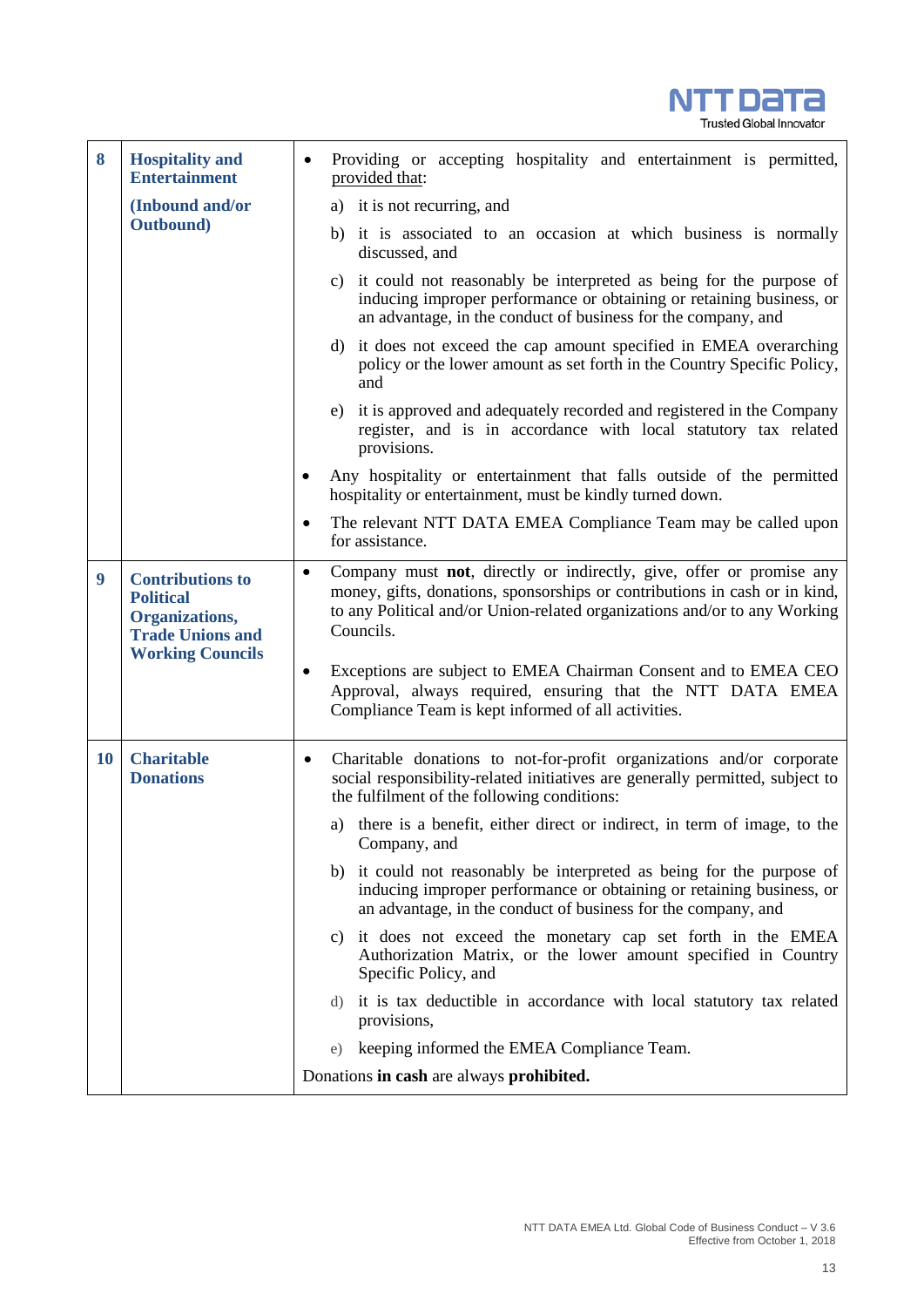

| 11                                                         | <b>Conflicts of Interest</b>                                                                                                                    | Employees must not have personal interests which may interfere, or<br>which may be reasonably perceived to interfere, with the interests or<br>activities of the Company, or that prevent them from performing duties<br>and responsibilities honestly, objectively and effectively.<br>Any case of potential conflict of interest must be thoroughly <b>disclosed</b> in<br>$\bullet$<br>advance to senior management for necessary sign off.<br>The Compliance Team at local level or at NTT DATA EMEA level might                                                                                                                                                                                                                                                                         |  |  |
|------------------------------------------------------------|-------------------------------------------------------------------------------------------------------------------------------------------------|----------------------------------------------------------------------------------------------------------------------------------------------------------------------------------------------------------------------------------------------------------------------------------------------------------------------------------------------------------------------------------------------------------------------------------------------------------------------------------------------------------------------------------------------------------------------------------------------------------------------------------------------------------------------------------------------------------------------------------------------------------------------------------------------|--|--|
| 12                                                         | <b>Compliance with</b><br>internal IT Security<br><b>Policies and</b><br><b>Confidentiality</b><br><b>Protection of</b><br><b>Personal Data</b> | be called upon to provide assistance and guidance.<br>Employees must use the Company IT resources in accordance with the<br>$\bullet$<br>Group Information Security Policy as adopted by EMEA and from time<br>to time in force, with Country Specific Policies and applicable laws.<br>Employees must adhere to the highest legal standards when dealing with<br>$\bullet$<br>confidential information.<br>Any Company and its Employees shall comply with applicable data<br>protection laws (e.g. the European Union General Data Protection<br>Regulation 2016/679, hereinafter referred as "GDPR"), EMEA<br>overarching policies and with the related Country Specific Policies.<br>Employees must adhere to the highest legal standards when dealing with<br>confidential information. |  |  |
| <b>13</b><br><b>Intellectual Property</b><br><b>Rights</b> |                                                                                                                                                 | It is strictly forbidden:<br>٠<br>a) to abusively access an information system protected by security<br>measures:<br>to abusively procure, duplicate or make available in an unauthorized<br>b)<br>manner any codes, passwords or access credentials, to information<br>systems protected by security measures;<br>c) to use, reproduce, disclose, commercialize or make available to third<br>parties software programs or other intellectual property in violation of<br>copyright rules or other rules protecting intellectual or industrial<br>property.                                                                                                                                                                                                                                 |  |  |
|                                                            | 14   Misuse or abuse of<br><b>Price-sensitive</b><br><b>information</b>                                                                         | Insider trading or similar practices are <b>strictly forbidden</b> pursuant to<br>applicable statutory legal provisions.<br>Country Specific Policy and NTT DATA EMEA policies may also cover<br>the issue.                                                                                                                                                                                                                                                                                                                                                                                                                                                                                                                                                                                  |  |  |
| 15                                                         | <b>Financial Reporting</b>                                                                                                                      | Company and Employees shall not create false or misleading documents<br>or accounting, financial or electronic records for preparing false financial<br>reporting nor for any other purpose and no one may instruct an employee<br>to do so.                                                                                                                                                                                                                                                                                                                                                                                                                                                                                                                                                 |  |  |
| <b>16</b>                                                  | <b>Internal Reporting</b>                                                                                                                       | Any Employee with knowledge or concerns about an actual or possible<br>violation of the Key Principles shall immediately report the matter to<br>their line manager or to a member of the Local Compliance Team or by<br>the available Whistle Blowing Line.                                                                                                                                                                                                                                                                                                                                                                                                                                                                                                                                 |  |  |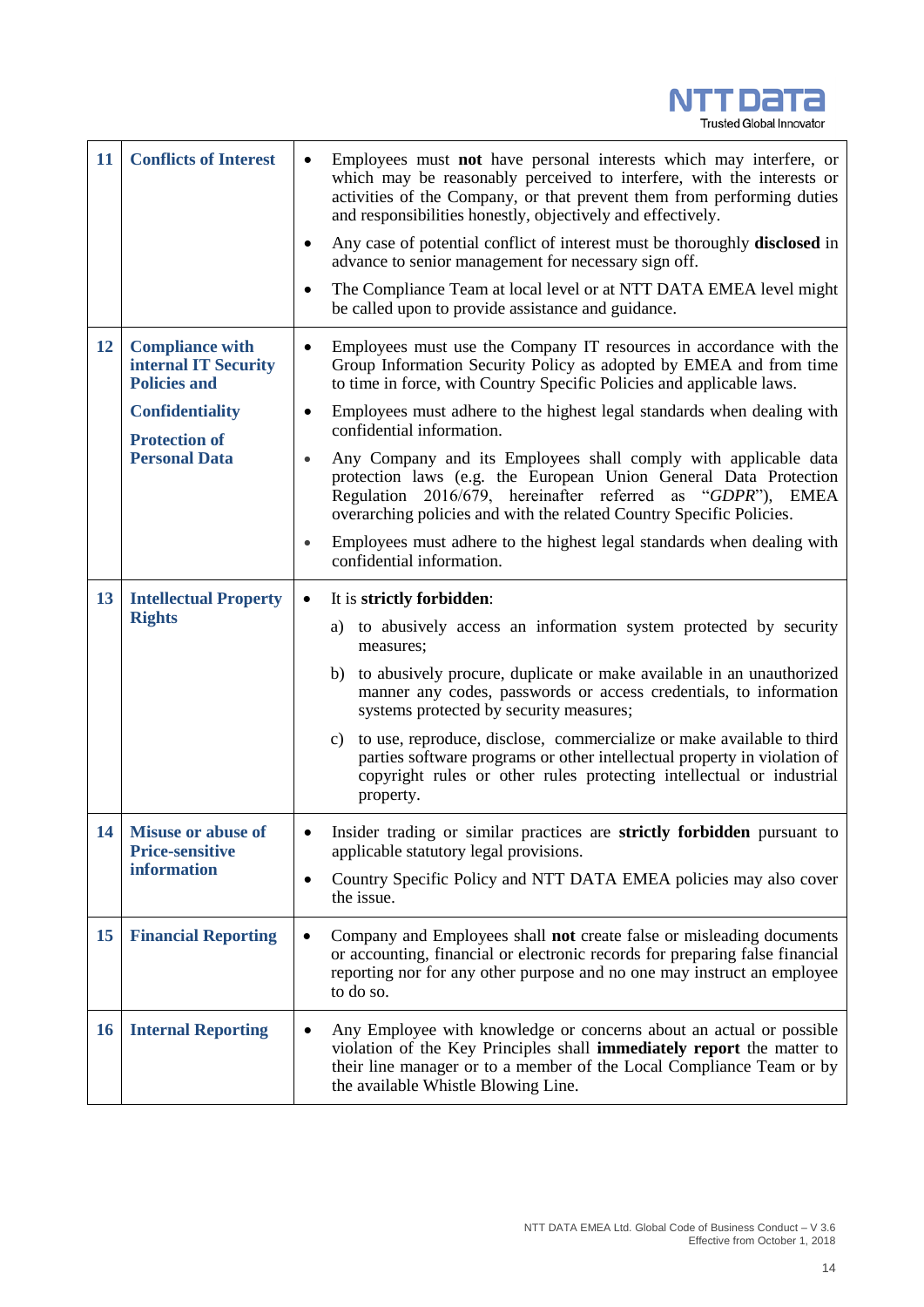

| 17 | <b>Compliance team(s)</b> | • NTT DATA EMEA has established a Compliance Team consisting of<br>three employees, they are mandated with interpreting this Code and<br>monitoring relevant practices; |  |
|----|---------------------------|-------------------------------------------------------------------------------------------------------------------------------------------------------------------------|--|
|    |                           | • A Whistle Blowing line has been established at EMEA level, made<br>available on the EMEA Process Portal at the following link                                         |  |
|    |                           | https://emeaportal.nttdata-emea.com/SitePages/Home.aspx                                                                                                                 |  |
|    |                           | Compliance Teams are established at local level.                                                                                                                        |  |

Exhibit "A" of the NTT DATA EMEA Global Code of Business Conduct details the minimum standards which **Suppliers and Agents**, in UK and elsewhere, are expected to **strictly comply** with in commercial dealings with each Company.

### <span id="page-14-0"></span>*1.4 Responsibilities*

NTT DATA EMEA has a duty to communicate the standards of ethics and conduct, set forth in this Code, to all Employees within EMEA.

We therefore ask every Employee to read, understand, and comply with the Key Principles as set forth in article 1.3 above, as well as with any applicable Country Specific Policy. Any Employee who has questions about, or justifiably suspects violations of the Code, may contact his or her manager, or any member of the Compliance Team.

NTT DATA EMEA requires that all employees, directors, contractors and agents comply with all laws, rules and regulations applicable to the Company wherever it does business. If you become aware of a material violation of any law, rule or regulation by any NTT DATA EMEA Company, whether by its directors, officers, employees, or any third party doing business with or on behalf of the Company, it is your responsibility to promptly report the matter to your manager or to the Compliance Team.

Employees and directors shall **not** suspend, threaten, harass, discriminate in any way or retaliate against an employee because he or she reports any such violation in good faith.

Managers of the Companies shall make certain that all Employees under their supervision are advised of the current provisions of this Code and applicable Country Specific Policies and are periodically reminded of the importance of adhering to the Key Principles set out within the Code, without fear of retribution or retaliation.

## <span id="page-14-1"></span>**2. Our Work Environment and Values**

### **Human Rights**

Each Company is committed to respect the highest standards for protection of human rights, in accordance with **UN Universal Declaration of Human Rights** (*as adopted by the United Nations General Assembly on 10 December 1948*) and with the **UN Guiding Principles on Business and Human Rights** (*as adopted by the United Nations Human Rights Council in 2011*).

### *Commitment to Talent*

NTT DATA EMEA promotes also the personal development of its Employees, insofar as possible, in those areas where feasible, going beyond purely professional obligations.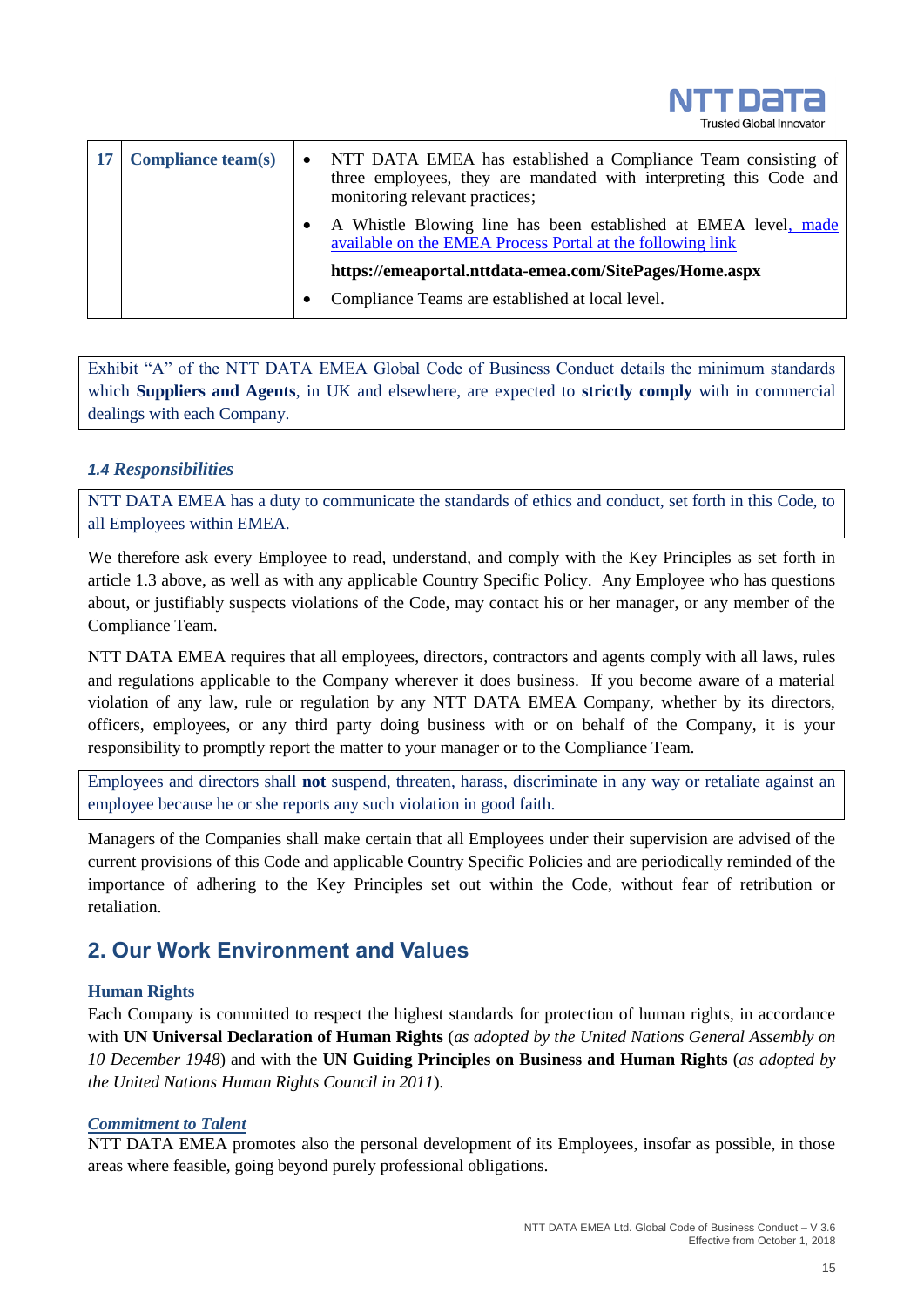

In this sense, NTT DATA EMEA and its Companies supports the participation of its Employees in congresses, conferences or seminars, promotes the publication of articles, studies and books, as well as giving courses on any matter in which they have special knowledge and interest (provided that confidential or restricted information of clients or the company is not included).

#### *Commitment to quality and innovation*

NTT DATA EMEA recognizes attaining the maximum satisfaction of all our opinion leaders and clients as one of its maximum values, providing top-quality products and services which anticipate and respond to their needs.

In this sense, NTT DATA EMEA quality methodology, constituted from a perspective of continued improvement, establishes the measures that make it possible to effectively incorporate quality in all Company activities.

In accordance with the principles maintained by our quality system, all Companies' employees are expected to:

- Orient their activity towards meeting the client's needs, providing the client with value.
- Commit to the daily practice of continued improvement, being obliged to comply with established quality standards.
- Carry out operating error prevention activities and aim towards production without deficiencies as a way of maximizing quality.
- Manifest their active collaboration to eradicate those processes that provide no value.

The concern and commitment to quality is the responsibility of all Companies Employees. Therefore, we should share the knowledge and create a common business culture that makes it possible to adapt to the new demands of the business, at the same time as contributing to reducing costs and improving our efficiency and competitive position in the market.

### <span id="page-15-0"></span>*2.1 Equal Opportunity*

The Company is dedicated to the fair and equal treatment of its Employees and to providing employment opportunities on the basis of individual merit in accordance with statutory laws and Country-Specific Policies, as applicable.

To that end, the Company condemns and will not tolerate discrimination against its Employees or applicants on the basis of race, color, national origin, religion, sex, sexual orientation, disability, age, genetic information, ancestry, marital status, veteran status, or other basis protected by applicable laws. The Company's non-discrimination policy applies to recruitment, hiring, training, compensation, benefits, promotion, demotion, transfer, termination and all other terms, conditions and privileges of employment.

Additionally, and consistent with applicable law, the Company will make reasonable accommodation for qualified individuals with disabilities unless doing so would result in an undue hardship to the Company. An applicant or Employee who requires an accommodation in order to perform the essential functions of the job should contact his or her management team, or a human resources representative, to request such an accommodation.

Any Employee who has any questions, issues, or suggestions concerning this policy should contact his or her leader, the Compliance Team, or the HR Business Partner assigned to his or her business unit.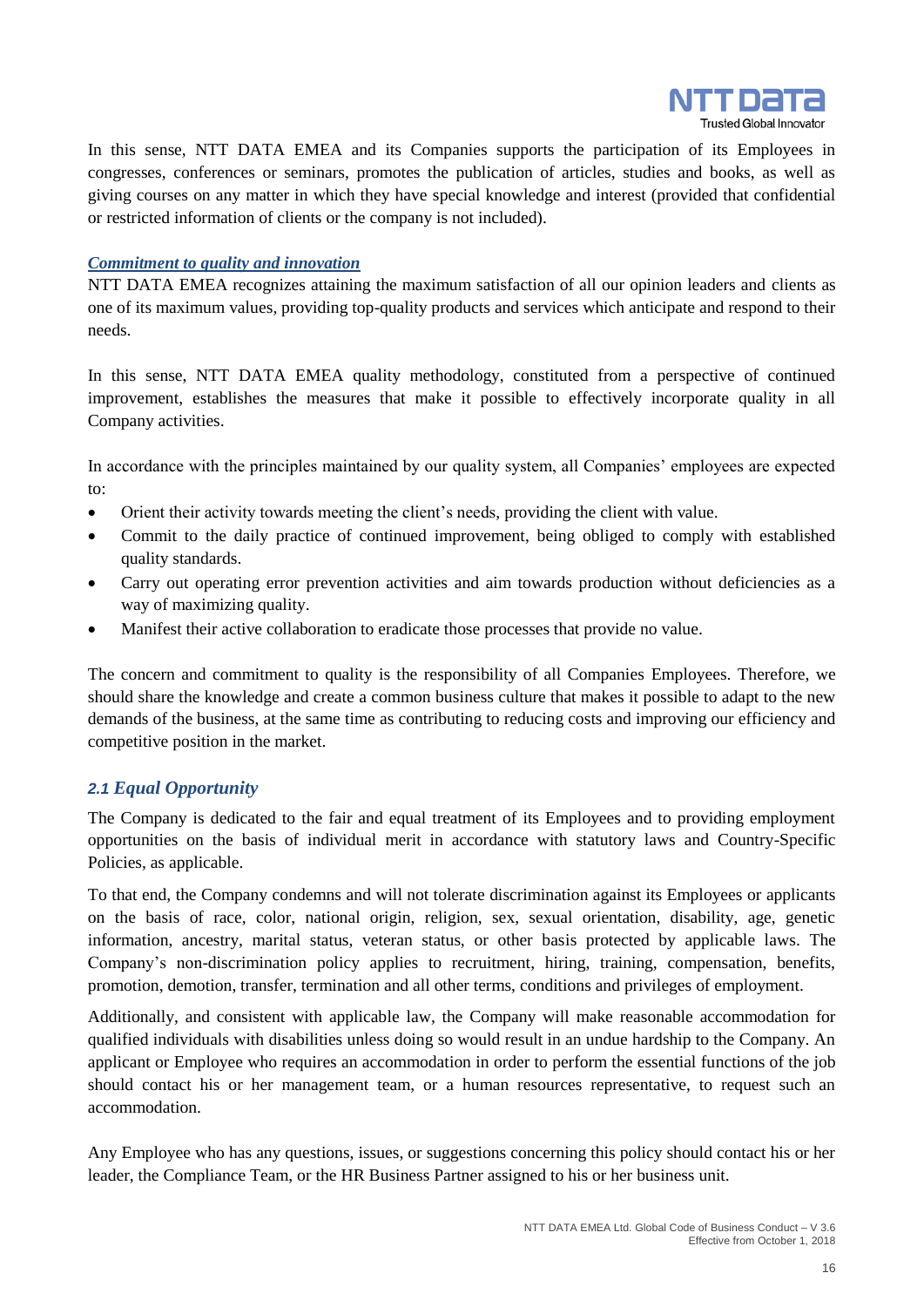

## <span id="page-16-0"></span>*2.2 Security Obligations*

Each Company shall strictly abide to security and safety obligations under applicable laws with the aim to keep Employees as secure as possible within Company premises and working areas.

### <span id="page-16-1"></span>*2.3 Investigations*

Employees have an obligation to cooperate fully and truthfully with all Company investigations into theft, fraud, bribery or corruption, misconduct, and other violations. Retaliation against anyone that makes a good faith complaint of improper conduct, or who cooperates with an investigation into such conduct, will not be tolerated.

## <span id="page-16-2"></span>*2.4 Policy Against Harassment*

The Company is committed to providing a productive and professional work environment. Any incident of harassment should be reported promptly to the Employee's Human Resources Department or to the Whistleblowing Line established at EMEA Level.

### <span id="page-16-3"></span>*2.5 Drugs and Alcohol*

The workplace shall be free of illegal drugs and alcohol abuse.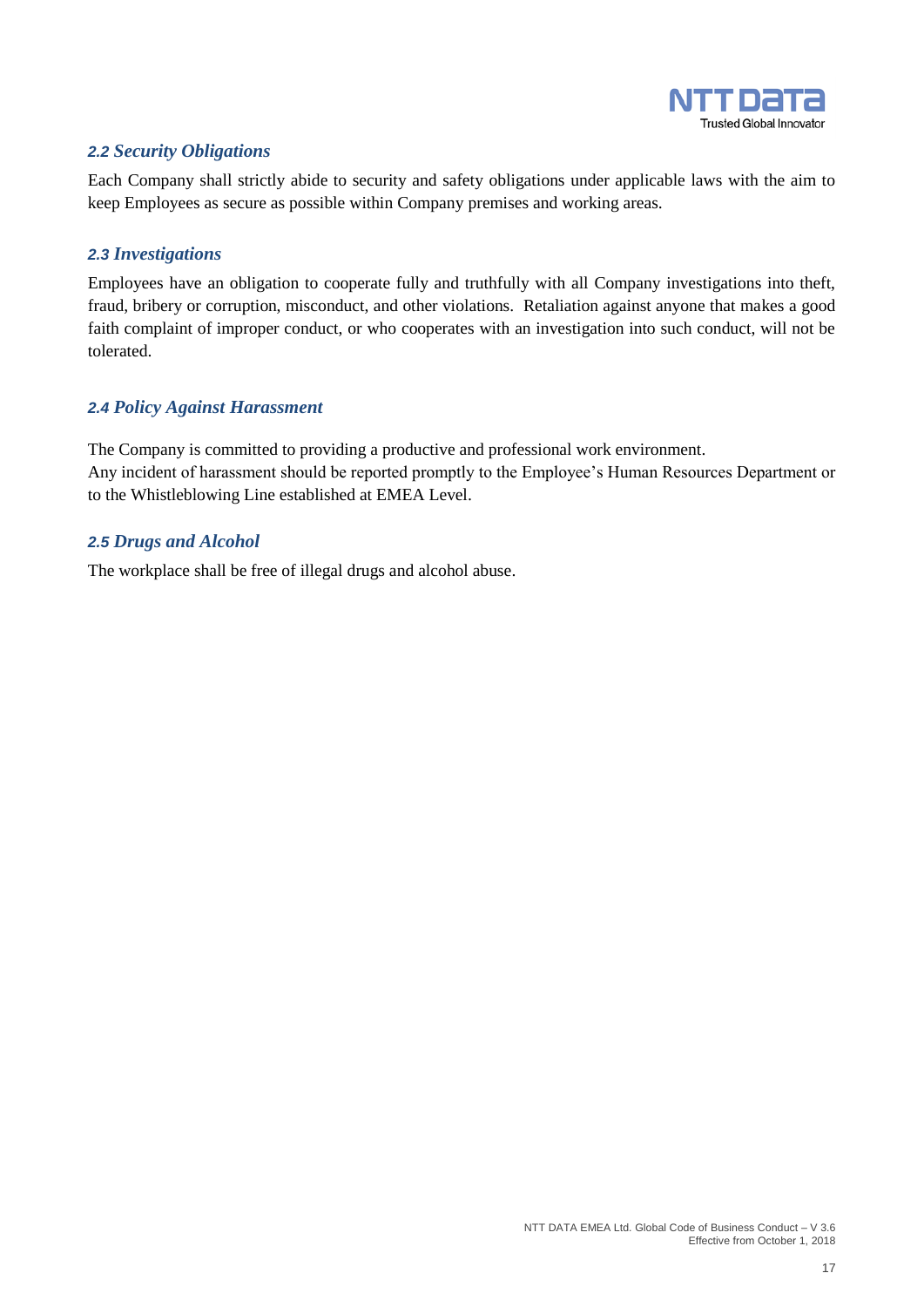

## <span id="page-17-0"></span>**3. Conflicts of Interest**

#### *Scope*

A "*conflict of interest*" occurs when your personal interest interferes, or is perceived to interfere, with the interests of the Company. A conflict of interest can arise whenever an Employee or their family members, take action or have an interest that prevents the performance of Company duties and responsibilities honestly, objectively and effectively. The term "*family member*" includes (but is not limited to) siblings, individuals related by marriage, or members of the employee's household.

#### <span id="page-17-1"></span>*3.1 Activities Outside the Company*

Employees must make sure that their activities outside the workplace do not conflict or interfere with their responsibilities to the Company.

Other statutory or accounting provisions regarding "*business with related parties*" might also apply.

#### <span id="page-17-2"></span>*3.2 Community Activities*

Employees must make sure that when volunteering to charitable, civic, and public service organisations or any participation in political process, is consistent with their employment with the Company and does not pose an actual or perceived conflict of interest.

#### <span id="page-17-3"></span>*3.3 Relationships with Employees*

Due to the potential for conflicts of interests, family members or any person with whom an Employee has a close personal relationship, such as domestic partner or dating partner, are not permitted to work in positions that have a direct reporting relationship to each other, or that occupy a position in the same line of authority where one Employee makes decisions involving a direct benefit to the other Employee.

#### <span id="page-17-4"></span>*3.4 Relationships with Suppliers and Customers*

In dealing with suppliers, potential suppliers, customers and members of the financial community (such as underwriters and analysts), Employees may not engage in any activity which creates or appears to create a conflict between their personal interests and the interests of the Company.

#### **Attention is drawn to Section 5 of this policy and its application to suppliers and customers.**

#### <span id="page-17-5"></span>*3.5 Relationships with Competitors*

Employees must avoid conflicts of interest, or even the appearance of a conflict of interest, in their relationships with competitors. Relationships with competitors may, under some circumstances, give rise to antitrust concerns. This Code contains a separate section entitled "Antitrust" which addresses this subject in detail.

#### <span id="page-17-6"></span>*3.6 Questions About and Reporting Conflicts of Interest*

It is your **responsibility to disclose** any transaction or relationship that could reasonably be expected to develop into an actual or perceived conflict of interest either to your manager or to the EMEA Compliance Team.

Employees, as determined by management, may be required to certify that they do not have any conflicts, or have obtained the necessary approvals for certain relationships or business activities.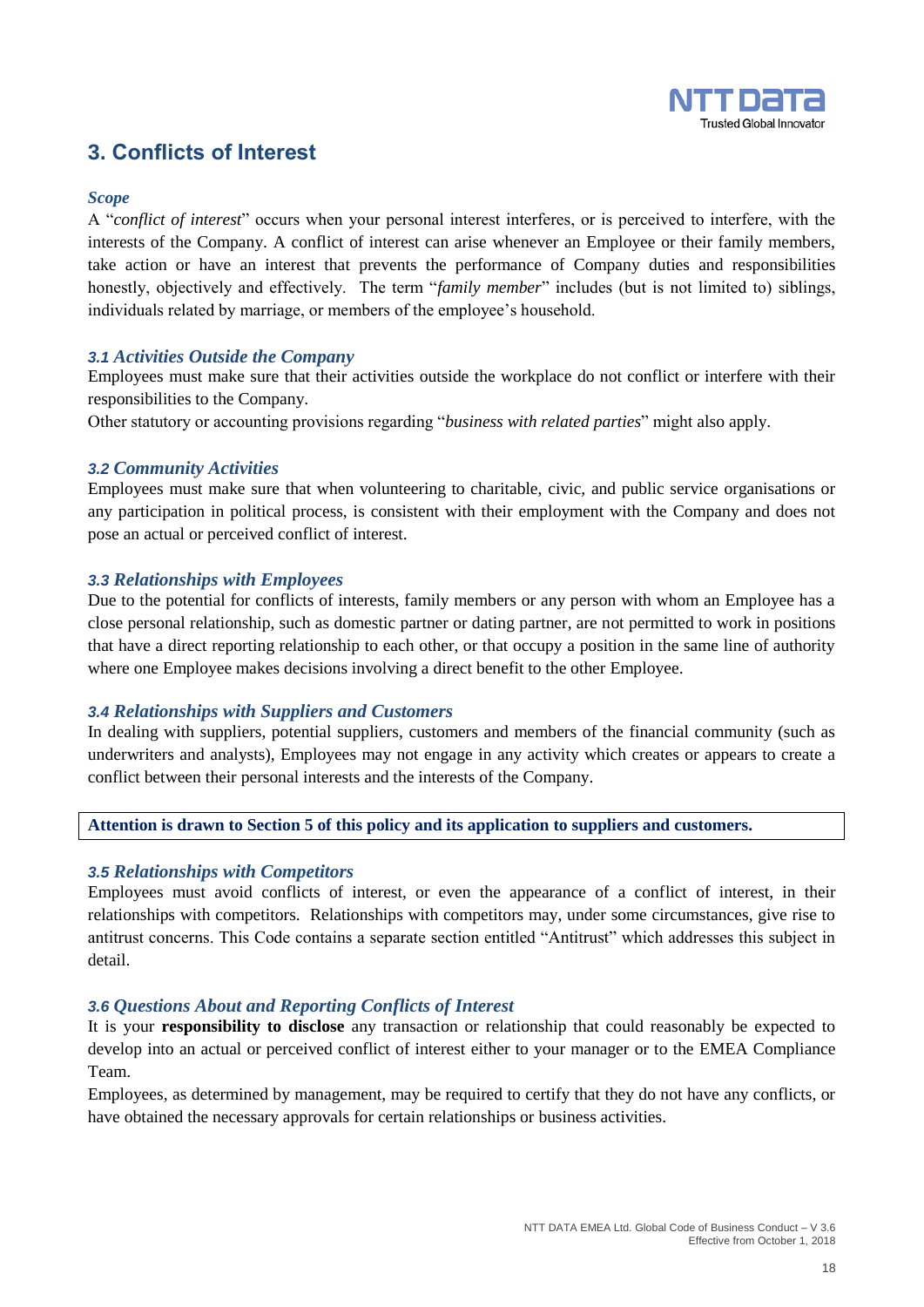

## <span id="page-18-0"></span>**4. Compliance with internal IT Security Policies, Protection of Personal Data**

The Company provides various technological resources to authorised Employees to assist them in performing their job duties for the Company.

#### <span id="page-18-1"></span>*4.1 Technological Resources*

Technological resources include all electronic devices, software, and means of electronic communication, including but not limited to: personal computers and workstations; laptop computers; mini and mainframe computers; computer hardware such as disk drives and tape drives; peripheral equipment such as printers, modems, fax machines, and copiers; computer software applications and associated files and data, including networks, systems, and software that grants access to external services, such as the Internet; electronic mail; telephones; cellular phones; pagers; PDAs and other handheld devices; and voicemail systems ("*Technological Resources*").

#### <span id="page-18-2"></span>*4.2 Authorization*

Country-Specific Policies deal with this topic in more detail.

Access to the Company's Technology Resources is within the sole discretion of the Company. Generally, Employees are given access to the Company's various Technology Resources consistent with their job functions. The Company reserves the right to limit such access by any means available to it, including revoking access altogether.

### <span id="page-18-3"></span>*4.3 Use of Technology Resources*

Each Company provides its professionals with a variety of Technological Resources (e-mail, computers, Internet, etc.) for professional use and for exclusive interest of each Company. In relation to other assets such as the technological infrastructure, including computer equipment, information systems, etc. as well as other assets including office buildings and their furniture, properties placed at their disposal and other material assets, they are all the property of the relevant Company or on which operation and/or rights of use could be held. For this reason, relevant Company can access any of these resources at any time, to monitor and follow it up (on one or various occasions), in strict accordance with the applicable legislation and Country Specific Policies as made available to Employees.

The Company's Technological Resources are to be used by Employees in accordance with Country-Specific Policies and applicable laws.

Unless otherwise stated in a Company Country Specific Policy, the Company's Technological Resources might be used for incidental personal purposes, provided that as such use is reasonable and does not: interfere with the employee's duties; result in pecuniary gain or advantage; conflict with the Company's business; or violate any Company policy or procedure or any applicable law or regulation.

Any incidental use must not impede or overload the performance of any of the Company's or its customers' Technological Resources.

The Company assumes no liability for loss, damage, destruction, alteration, disclosure, or misuse of any personal data or communications transmitted over or stored on the Company's Technology Resources. The Company accepts no responsibility or liability for the loss or non-delivery of any personal electronic mail or voicemail communications or any personal data stored on any Company Technology Resources or property. The Company discourages Employees from storing important personal data on the Company's Technological Resources.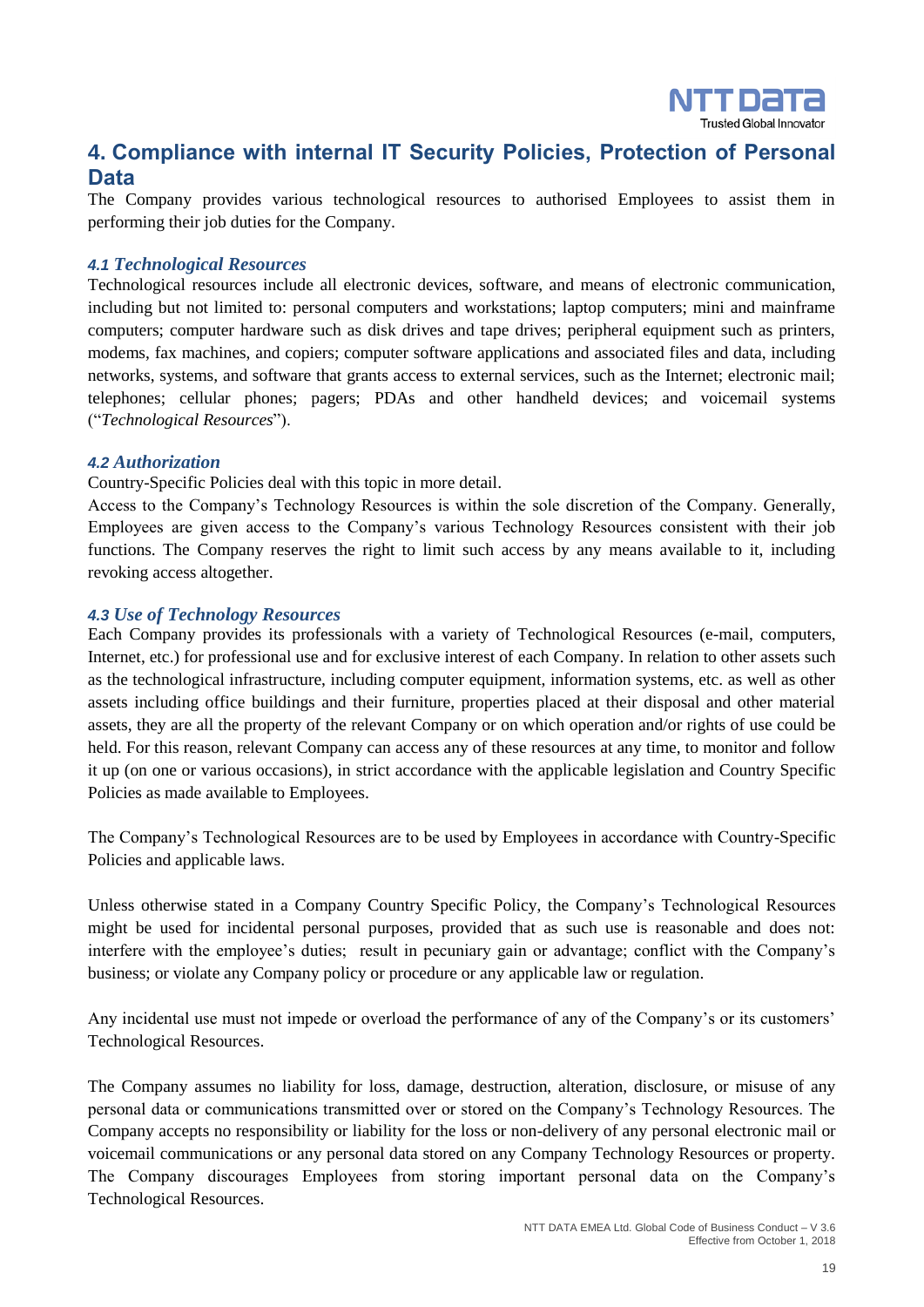

#### <span id="page-19-0"></span>*4.4 Protection of Personal Data*

The Company and Employees shall comply with applicable data protection laws (e.g. the European Union General Data Protection Regulation 2016/679, GDPR), with EMEA overarching policies and with the related Country Specific Policies, in line with the following principles:

- Lawfulness, fairness and transparency: personal data should be processed lawfully, fairly and in a transparent manner in relation to the data subject;
- Purpose limitation: personal data should be collected for specified, explicit and legitimate purposes and not further processed in a manner that is incompatible with those purposes;
- Data minimisation: process of personal data should be adequate, relevant and limited to what is necessary in relation to the purposes for which they are processed;
- Accuracy: personal data should be accurate and, where necessary, kept up to date; every reasonable step must be taken to ensure that personal data that are inaccurate, having regard to the purposes for which they are processed, are erased or rectified without delay;
- Storage limitation: kept in a form which permits identification of data subjects for no longer than is necessary for the purposes for which the personal data are processed;
- Integrity and confidentiality: personal data should be processed in a manner that ensures appropriate security of the personal data, including protection against unauthorised or unlawful processing and against accidental loss, destruction or damage, using appropriate technical or organisational measures.
- Accountability: the controller shall be responsible for, and be able to demonstrate compliance with, the above principles.

#### <span id="page-19-1"></span>*4.5 Prohibition Against Discriminatory, Threatening, and Defamatory Use of Email*

Under no circumstances may an Employee use the Company's Technological Resources to transmit, request and receive, or store any information that is discriminatory, harassing, threatening, indecent, or defamatory in any way, or that, in any way, violates the Company's Policy or applicable laws.

#### <span id="page-19-2"></span>*4.6 Prohibition Against Violating Copyright Laws*

Employees may **not** illegally use, copy, retrieve, forward, or send copyrighted materials and may not use the Company's Technological Resources in that respect.

#### <span id="page-19-3"></span>*4.7 Other Prohibited Uses*

Employees may not use any of the Company's Technological Resources in any unauthorised way that discloses Confidential Information of the Company or third parties (as defined in Section 4.12 below).

#### <span id="page-19-4"></span>*4.8 Passwords*

Employees must protect their user ID and the Company's systems from unauthorised use, in accordance with the Country Specific Policy in place.

### <span id="page-19-5"></span>*4.9 The Internet and Online Services*

The Company provides authorised Employees access to online services through the Internet. The Company expects that Employees will use these services in a responsible way and primarily for business related purposes. Specific rules might be set out in Country Specific Policies.

Under no circumstances may Employees use the Company's Technological Resources to access, download, or contribute to the following:

- Gross, indecent, or pornographic materials;
- Illegal drug-oriented sites;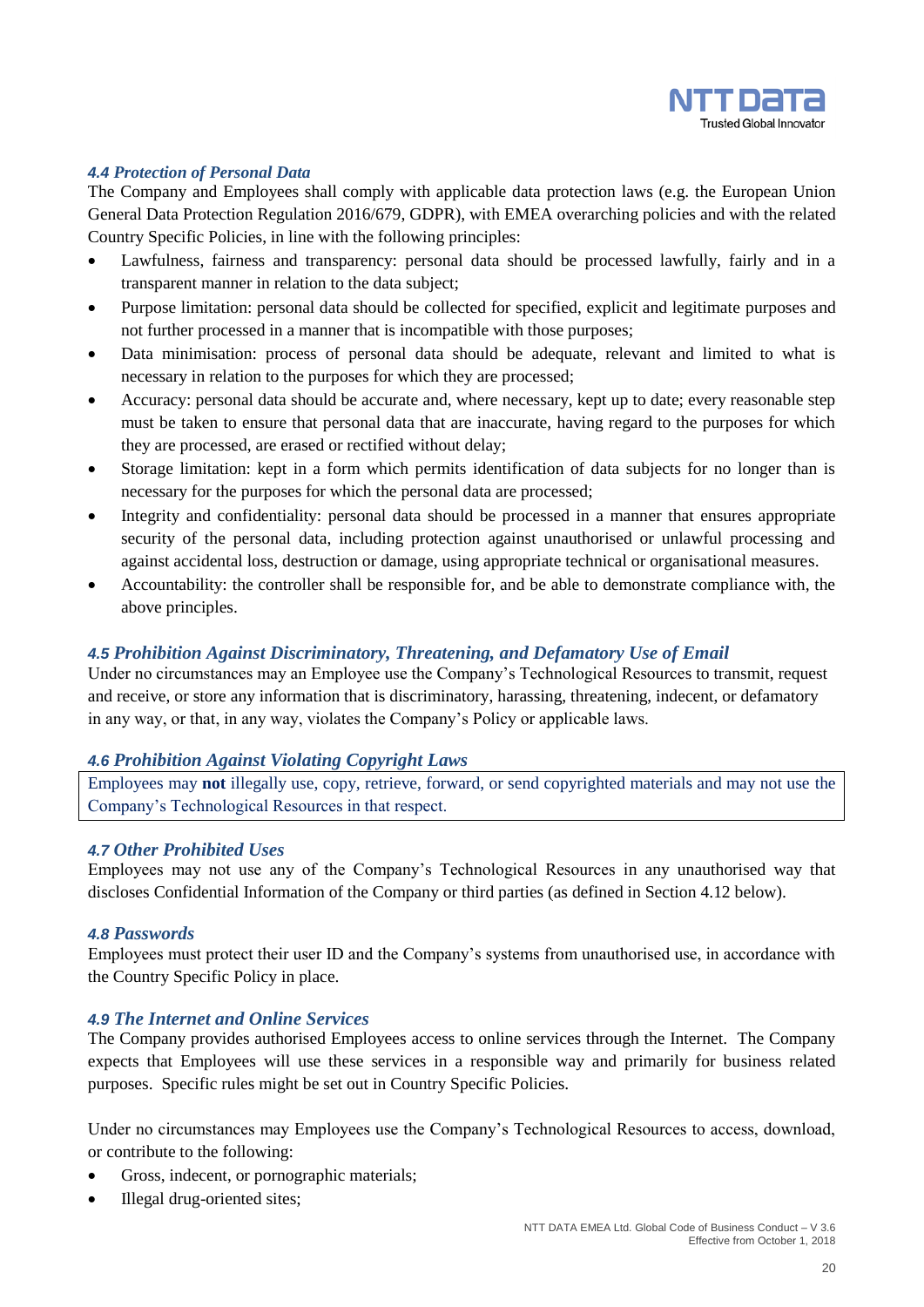

- Gambling and game sites; or
- Racial or violence inducing websites.

### <span id="page-20-0"></span>*4.10 Use of Social Networking*

In general, the Company respects the rights of its Employees to reasonably use social media tools (e.g. Twitter, Facebook, personal websites, weblogs, etc.) (together, "*Social Media*"). However, all Employees are expected to observe the Country Specific Policy in that respect.

The following apply **as overall guidelines** when creating, posting, commenting, communicating, participating, or engaging in any form of conduct with respect to Social Media, whether using the Company's Technological Resources or not:

- All Employees should adhere to the Code, and other applicable Company Country Specific Policies and applicable law or regulations. Employee's **must not** use Social Media to disparage, harass, bully, or intimidate other individuals (whether or not Company Employees), or disclose Confidential Information (as defined in Section 4.12 below).
- An Employee **may not** use Company logos or trademarks or reference any of the Company's current, former, or prospective customers, teaming partners, or suppliers without prior written consent from NTT DATA's Executive Vice President, Marketing.
- Unless specifically instructed otherwise, an Employee is **not** authorised to speak, write or post on behalf of the Company, even to correct misstated information. Any statement made should not defame the Company, including the Company's directors, officers, Employees, products, services, business relationships, and finances.
- Company reserves the right to remove or request the removal of any contribution or publication, which, in its opinion, fails to comply with this procedure or, in general, with the contents of the current Code.
- In any event, Company will not be made liable for any opinions and content published on their official outlines and cannot offer any guarantee as to their truthfulness, accuracy, or currency.

#### <span id="page-20-1"></span>*4.11 Software Use License Restrictions*

All software in use on the Company's Technological Resources is officially licensed software. Employees are invited to refer to Country Specific Policies or to the Country's CIO prior to loading software onto the Company's computers.

#### <span id="page-20-2"></span>*4.12 Confidential Information and Trade Secret*

The Company is very sensitive to the protection of trade secrets and other confidential and proprietary information of both the Company and third parties, including suppliers and customers (together "*Confidential Information*"). Employees are expected to use good judgment and to adhere to the highest ethical and legal standards when using or transmitting Confidential Information, whether on the Company's, a customer's, or another party's Technological Resources. Examples of Confidential Information/Trade Secrets include, but are not limited to, non-public information, (whether written or oral) pertaining to: trade secrets; source codes; methodologies; presentations, marketing and sales plans and forecasts, discoveries, ideas and know-how; business and strategic plans; pricing information and rate structures; merger and acquisition activity; financial plans and forecasts; plans for new service offerings and products; customer lists; customer proposals; phone lists, organisation charts and e-mail lists; and the personal information of Company employees, suppliers and customers.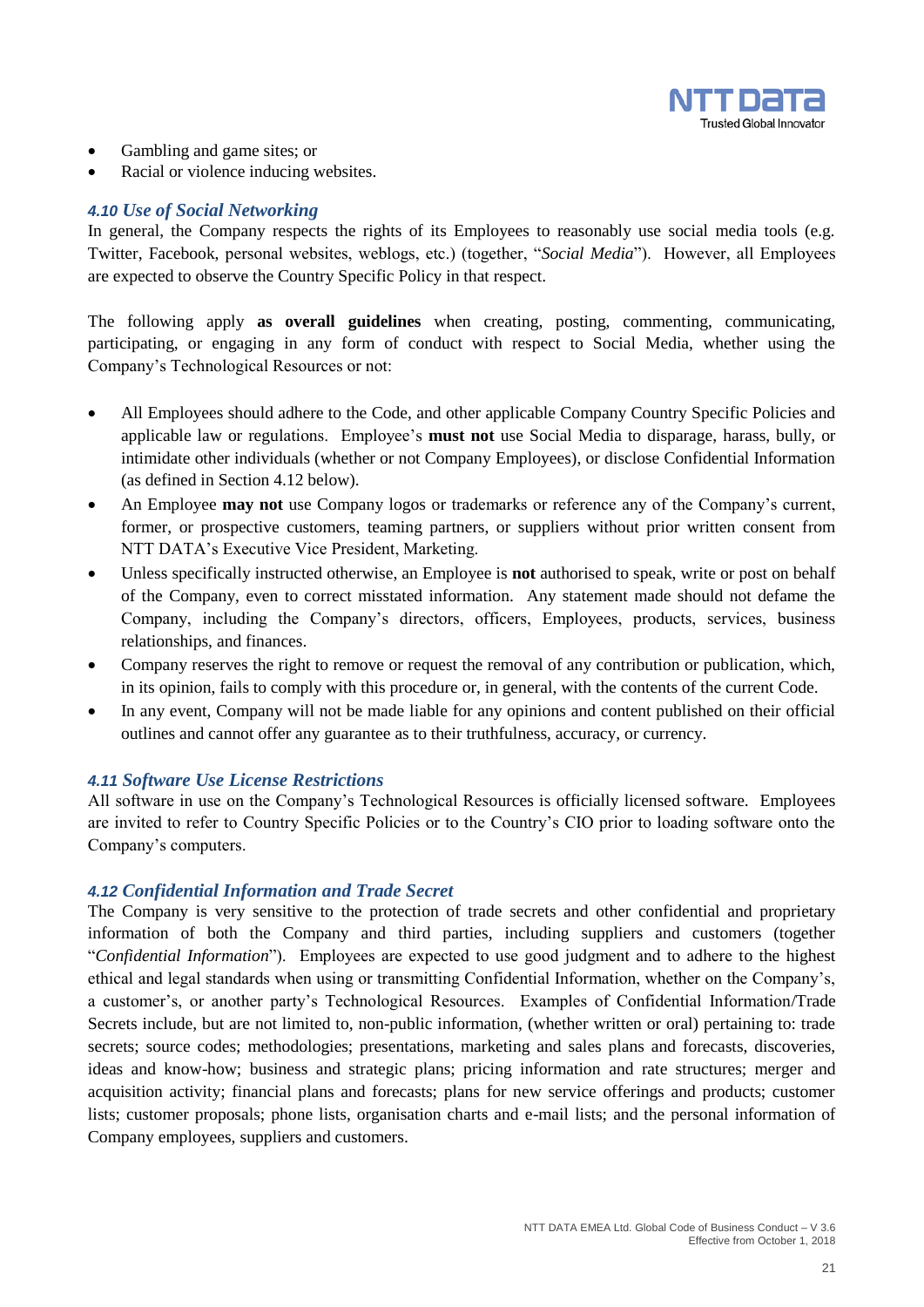

Each Company will take all the necessary organizational steps and adopt adequate internal policies to protect Confidential Information/Trade Secrets, leveraging upon the legal protection offered by contractual and/or statutory provisions.

Unauthorised copying, use, disclosure or circulation of Confidential Information is **strictly prohibited**.

Any Confidential Information transmitted via the Company's Technological Resources should be marked with a confidentiality legend in accordance with NTT DATA Group Security Policies.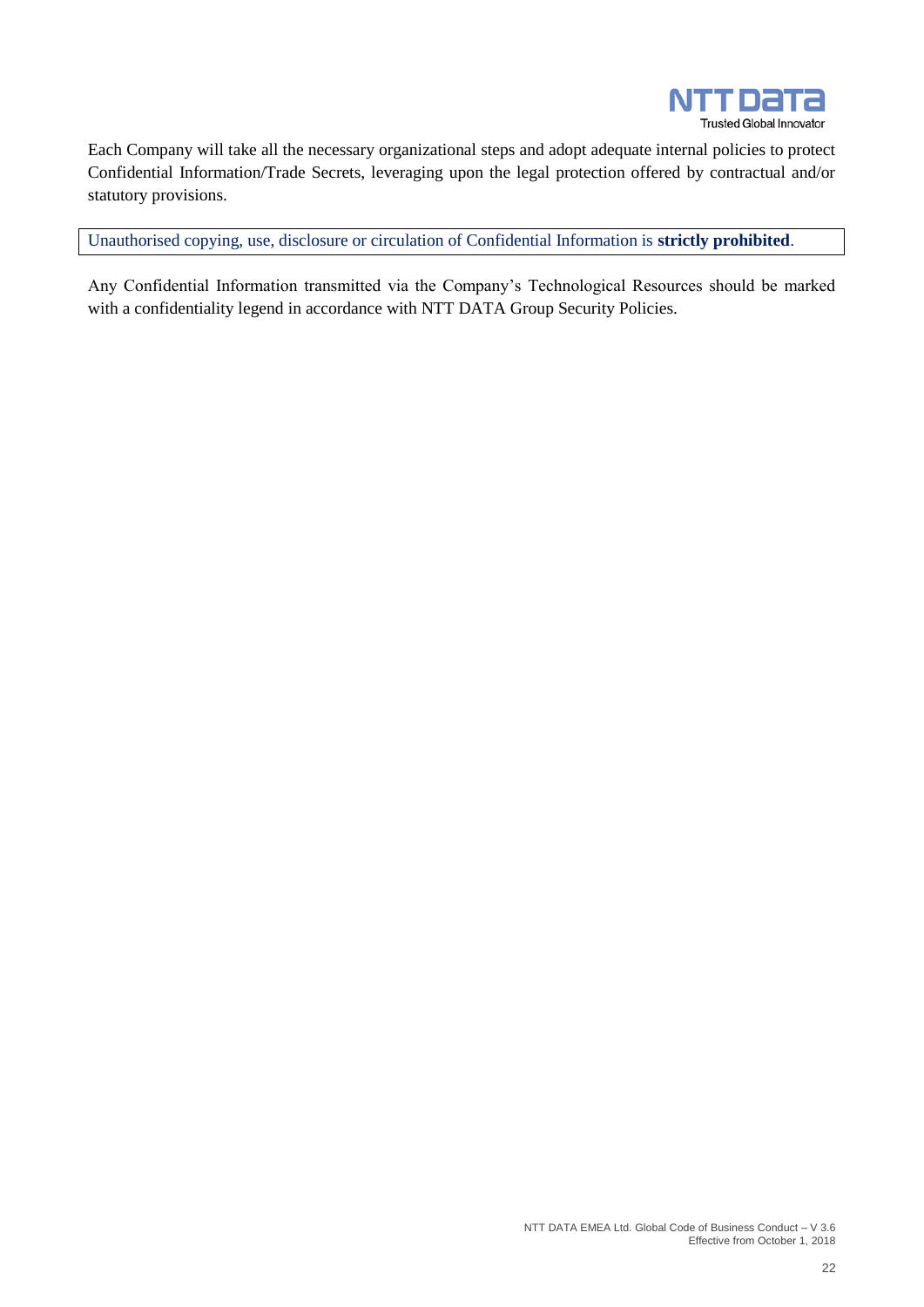

## <span id="page-22-0"></span>**5. Gifts, Gratuities, Entertainment and Other Considerations**

## <span id="page-22-1"></span>*5.1 Gifts, Financial and Other Advantages*

"*Gifts, Financial or Other Advantage*" includes *inter alia* money, favors, such as hiring of akins, gifts, cash, loans, accommodation, travel, political, charitable and sponsorship contributions.

## *(Outbound)*

Company and Employees must not give, offer or promise a Gift, Financial or Other Advantage of any value to a person or organization where it could reasonably be interpreted that the purpose of the gift was to induce improper performance or to obtain or retain business, or an advantage in the conduct of business for NTT DATA

No Gifts, Financial or Other Advantage can be made to third parties, including customers, unless all of the following conditions:

- 1. it is reasonable and proportionate in amount and in any case does not exceed the monetary cap as set forth in the EMEA overarching policy or the lower amount as set forth in the Country Specific Policy, and
- 2. it is recorded with a detailed explanation together with evidence of written authorization as per the relevant Country Specific Policy.

No gifts or other financial advantage, irrespective of the value, can be promised or made to any Foreign Public Officers nor to their close friends or relatives.

Any exception must be signed off in writing in accordance with Country Specific Policies or by the Company CEO and must be reported to the Compliance Team at local level.

Employees must **never give gifts** in cash.

To avoid any appearance of bribery, the promise or provision of gifts, **to a Public Official,** to any Auditors, whether internal or external, nor to any relatives or close friends of such Public Officers or Auditors is always **strictly prohibited** unless prior written authorisation is obtained from the EMEA Compliance Team who will determine whether the proposed activity is permissible under applicable laws.

## *(Inbound)*

If a gift, other than of a trivial value, is directly or indirectly offered to Employees, the relevant person must politely but firmly refuse it or return it, where it could reasonably be interpreted as a way to induce improper performance or to obtain or retain business, or a personal advantage in conflict of interest with the Company.

Monetary value caps and reporting duties shall be, in any case, set forth in Country Specific Policies.

Without limited generality of the foregoing, any gift to Employees is subject to all of the following conditions:

1. it is reasonable and proportionate in amount and in any case does not exceed the monetary cap as set forth in the EMEA overarching policy or the lower amount as set forth in the Country Specific Policy, and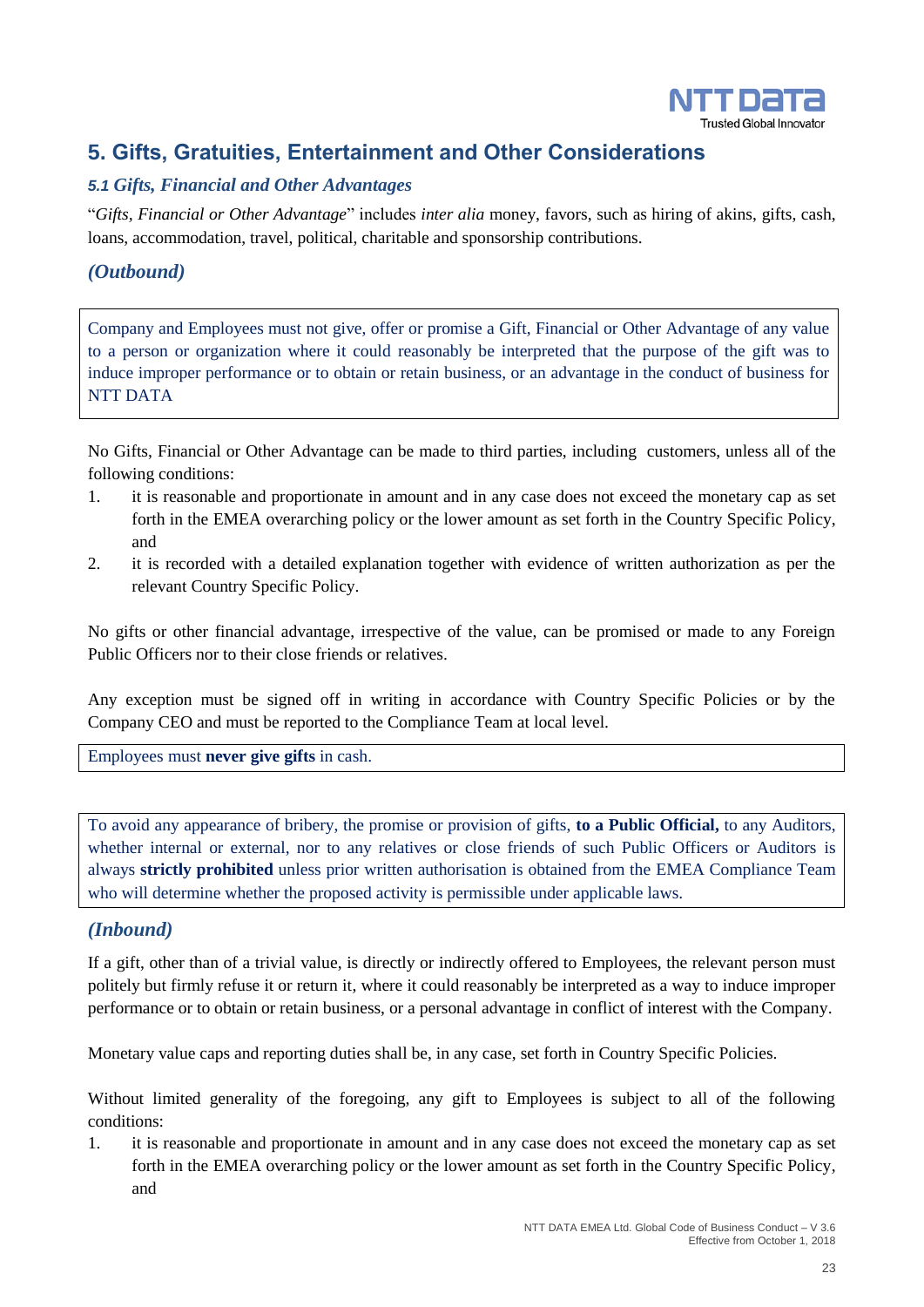

2. it is recorded with a detailed explanation together with evidence of written authorization as per the relevant Country Specific Policy.

Employees must **never accept gifts** in cash.

Gifts offered to Employees' relatives or close friends by a third party which has, or may have a business relationship with the Company, must always be refused or returned.

Gifts of trivial value made by NTT DATA management to Employees or to categories or Employees **at specific events and/or religious holidays** (or at other important Company events) are permitted, in accordance with the relevant Country Specific Policy.

Any exception must be signed off in writing in accordance with Country Specific Policies or by the Company CEO and must be reported to the Compliance Team at local level.

### <span id="page-23-0"></span>*5.2 Business-related Meals, Entertainment, Hospitality and Travel*

Employees (but not relatives or friends of Employees) may, in the ordinary course of business, provide or accept business meals, entertainment, hospitality or travel of a reasonable and proportionate amount (including attendance at sporting or cultural events) **provided that** all of the following conditions apply:

- a) it is associated to an occasion at which business is normally discussed and
- b) it is not recurring, and
- c) it could not reasonably be interpreted as being for the purpose of inducing improper performance or obtaining or retaining business, or an advantage in the conduct of business for the Company, and
- d) it does not exceed the cap amount specified in EMEA Overarching Policy or the lower amount as set forth in the Country Specific Policy, and
- e) it is approved and adequately recorded and registered in the Company register, and is in accordance with local statutory tax related provisions.

Any hospitality , entertainment or travel that falls outside of the permitted hospitality, entertainment or travel, must be kindly turned down.

The relevant NTT DATA EMEA Compliance Team may be called upon for assistance.

#### <span id="page-23-1"></span>*5.3 Reporting*

Any permitted gift, either of financial or other advantage, **must** be properly recorded in accordance with the Country Specific Policy.

#### <span id="page-23-2"></span>*5.4 Public Officials*

The laws and rules concerning doing business with governments and their officials and employees are complex and very restrictive. Many countries have laws that significantly limit or prohibit the ability of government officials or employees to give or accept gifts or business entertainment or meals.

With this in mind, Employees must **not** offer, promise or give any Gifts, Financial or Other Advantage to any Public Official, whether foreign or not, nor to the relatives or close friends of any Public Official.

A "*Public Official*" is anyone who holds a legislative, administrative or judicial position of any kind (whether appointed or elected) or who exercises a public function on behalf of a country or territory or for any public agency or public enterprise. A Public Official also includes an Official or agent of any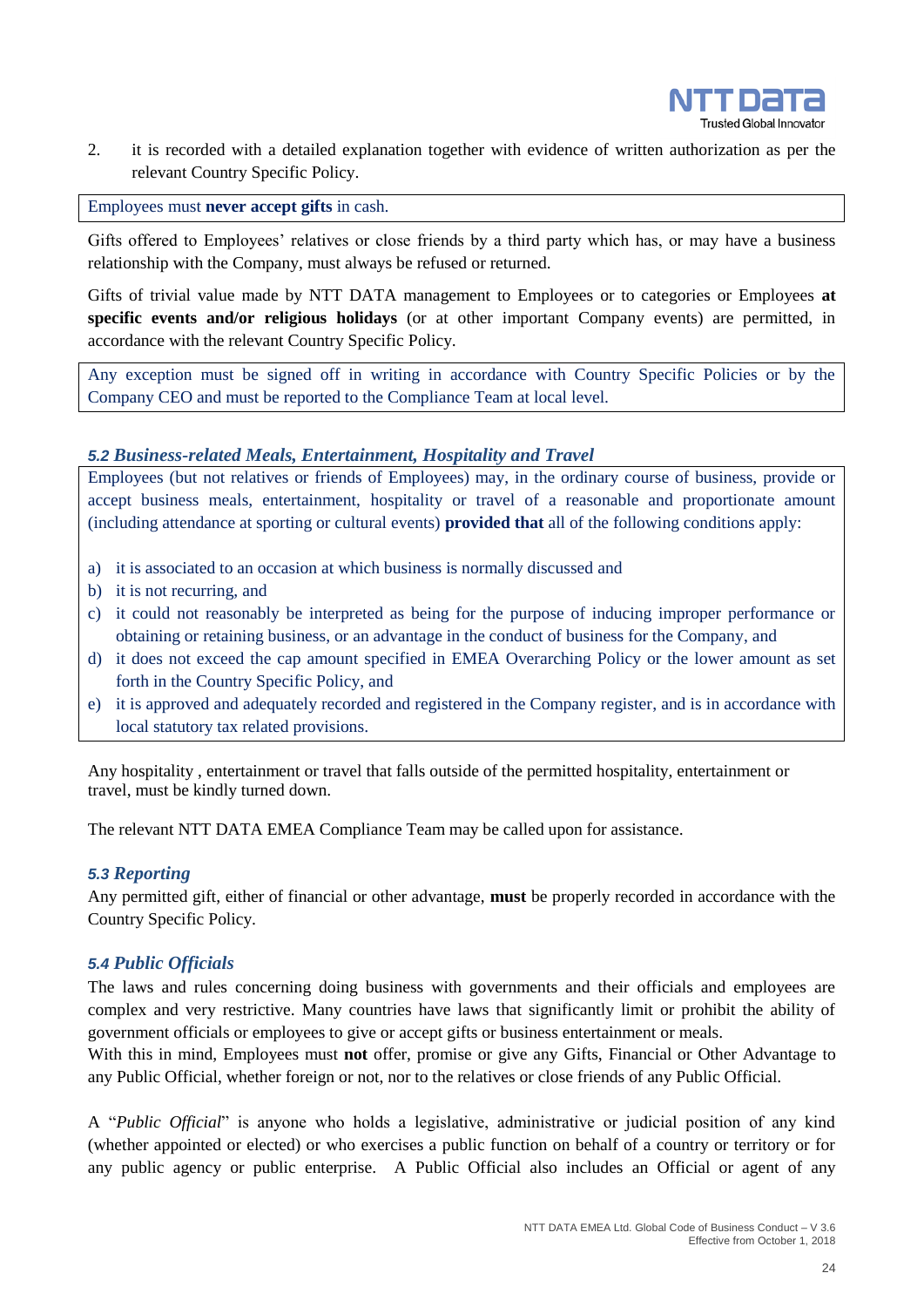

organisation whose members are countries or territories, governments of countries or territories or public international organisations.

Paying, or offering to pay, a bribe or a kickback to anyone, for any reason, by any means, is strictly prohibited. Likewise, Employees may not solicit, agree to receive or accept a kickback or bribe, in any form, for any reason.

This is not limited to cash or other monetary payments. It includes any Gift, Financial or Other Advantage. For the definition of Gift, Financial or Other Advantage, please refer to clause 5.1 above.

#### <span id="page-24-0"></span>*5.5 Donations and contributions to Political Organizations, Trade Unions and Working Councils*

**Company and Employees must not, directly or indirectly, give, offer or promise any donations nor any sponsorship fee in any form, to any Political and/or Union-related organizations and/or to any Working Councils.**

Donations to other not-for-profit organizations are exceptionally permitted, subject to prior approval by Company Local CEO, ensuring that the NTT DATA EMEA Compliance Team is kept informed.

Exceptions **are subject to** EMEA Chairman Consent and to EMEA CEO Approval, always required, keeping the Compliance Team at NTT DATA EMEA level informed.

#### <span id="page-24-1"></span>*5.6 Donations and contributions to not-for-profit organizations*

Charitable donations to not-for-profit organizations and/or corporate social responsibility-related initiatives are generally permitted, subject to the fulfilment of all of the following conditions:

- 1. there is a benefit, either direct or indirect, in term of image, to the Company, and
- 2. it could not reasonably be interpreted as being for the purpose of inducing improper performance or obtaining or retaining business, or an advantage, in the conduct of business for the company, and
- 3. it does not exceed the monetary cap set forth in the EMEA Authorization Matrix or the lower amount as set forth in the Country Specific Policy, and
- 4. it is tax deductible in accordance with local statutory tax related provisions, and
- 5. keeping informed the EMEA Compliance Team.

Donations **in cash** are always strictly prohibited.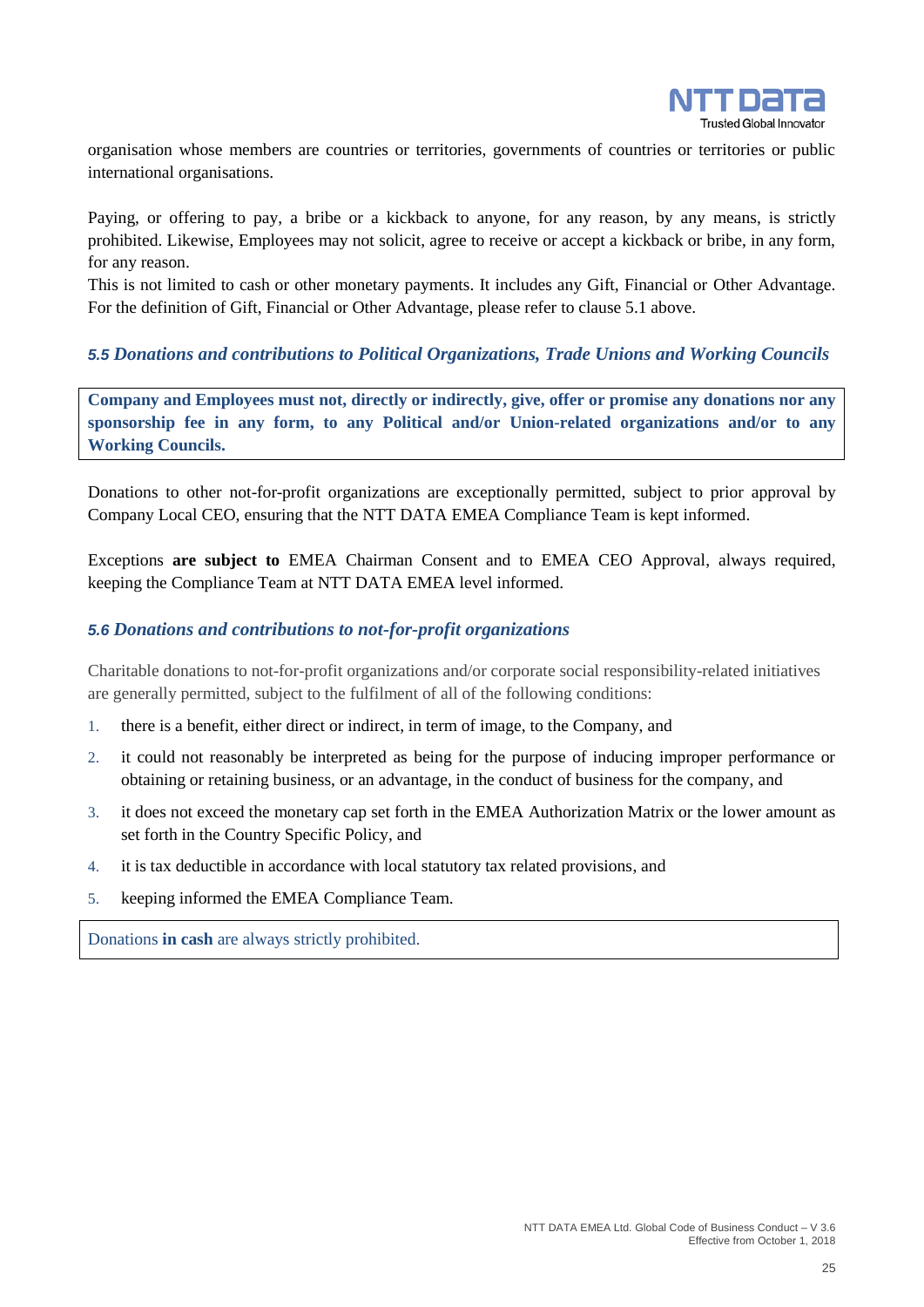

## <span id="page-25-0"></span>**6. Business Relationships**

### <span id="page-25-1"></span>*6.1. Customer Relationships*

Employees should always treat customers and potential customers according to the highest standards of business conduct.

It is the Company's policy to always sell its products and services on their merits and to avoid making disparaging comments about the products and services of competitors. Employees should refrain from commenting upon the character, financial condition, or potential legal or regulatory problems of competitors.

## <span id="page-25-2"></span>*6.2. Privacy of Customer Communications*

The Company's customers trust us with one of their most important assets: information. We must honour this trust by protecting the privacy of customer communications, whether the communication is in electronic, voice, written, or other form.

### <span id="page-25-3"></span>*6.3. Selecting Suppliers*

Employees should always treat suppliers and potential suppliers in accordance with the highest standards of business conduct.

It is Company's policy to qualify Suppliers and to select them on the basis of objective criteria, such as value (quality for price), price, technical excellence, service reputation, production/service capacity but also on their record and willingness and to adhere to the standards of business conduct set out in this Code.

## <span id="page-25-4"></span>*6.4. Working with Existing Suppliers*

Employees should follow the following rules when working with existing suppliers:

- Never offer, promise or give or request, agree to receive or accept a Financial or Other Advantage from a supplier intending to induce or reward his or her or the supplier's or anyone else's business activities or exercise of a public function.
- Require suppliers to adopt the standards set out in this Code.
- Require suppliers to only contract with the Company in accordance with the obligations defined within this Code and substantially complying with purchase rules (published on the local Company's website).
- Avoid any interest that conflicts with, or appears to conflict with, the Employee's responsibility to the Company. This Code contains a separate section entitled "*Conflicts of Interest*" that discusses this subject in greater detail.
- Reject any agreement with a supplier that restrains, or may appear to restrain, competition.

With regard to contracts with Suppliers, Agents, contractors and other consultants, each NTT DATA EMEA Group Company shall ensure that the **contract contains a provision permitting termination of the contract** by the relevant Company in the event of breach of Anti-Bribery covenants.

## <span id="page-25-5"></span>*6.5. Sales Agents, Brokers, Representatives, Distributors, and Consultants*

Agreements with sales representatives, agents, marketing consultants, distributors, require adherence to Company Country Specific policies and all laws. The Company requires appropriate management approval (including, but not limited to, appropriate contract and signature approval policies), prior to entering into any such agreements.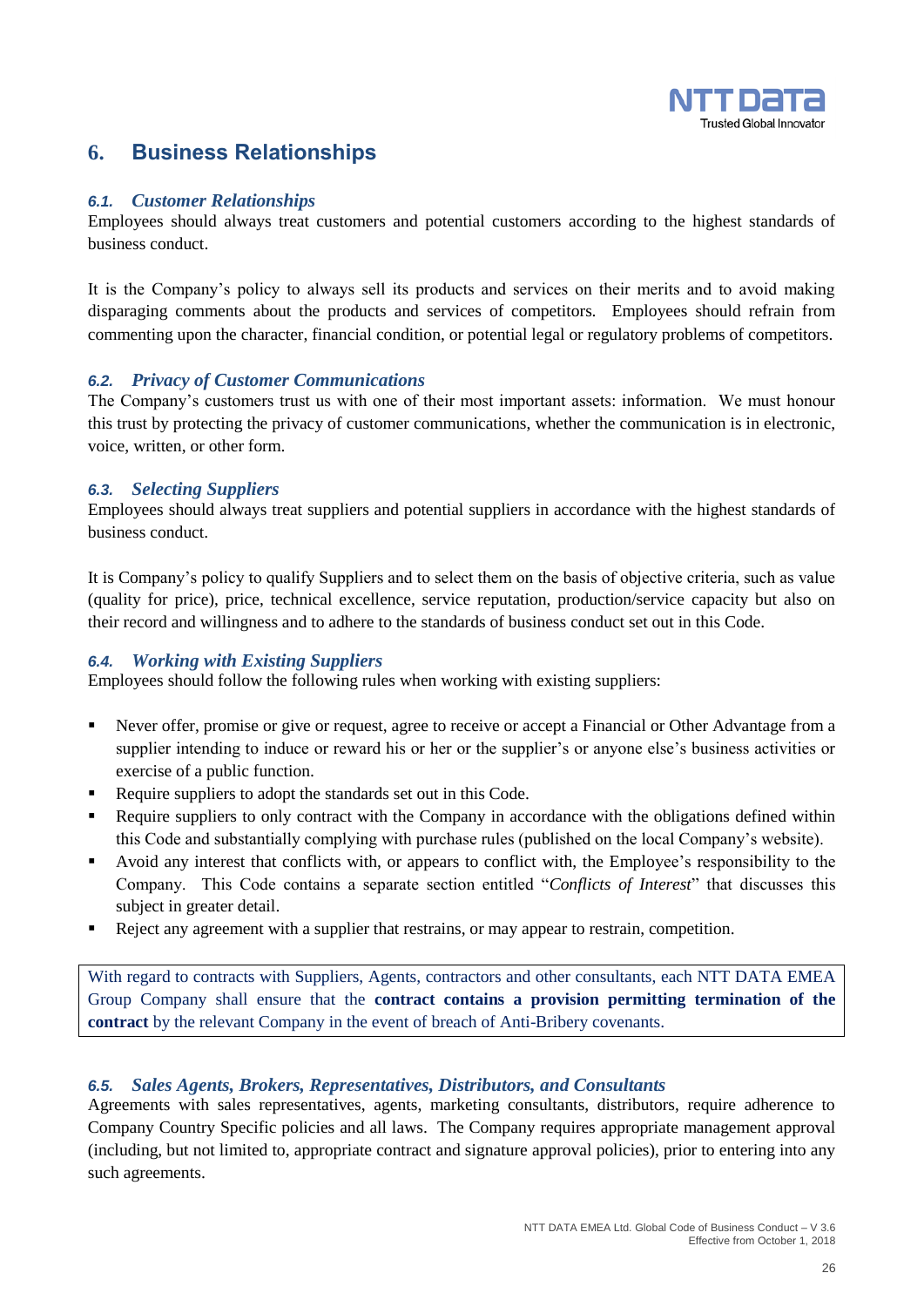

Employees should take the necessary steps to ensure that the Company's intermediaries, consultants, distributors, agents, and representatives are familiar with, understand, and adhere to the applicable policies contained in this Code.

#### <span id="page-26-0"></span>*6.6. Contracts and Commitments*

No Employee may agree to or sign any document, contract or agreement binding the Company without express authorisation by designated Company representatives, as laid out in the applicable Country Specific Policies based upon NTT DATA EMEA Authorisation Matrix.

An Employee should never say or write anything — including, for example, entering into a letter of intent, memorandum of understanding, letter agreement, or side letter — that could be construed by another party as a legally binding commitment by the Company, unless expressly authorised to do so. Any questions about what constitutes a legal commitment should be referred to the Legal Department at local level or at EMEA level.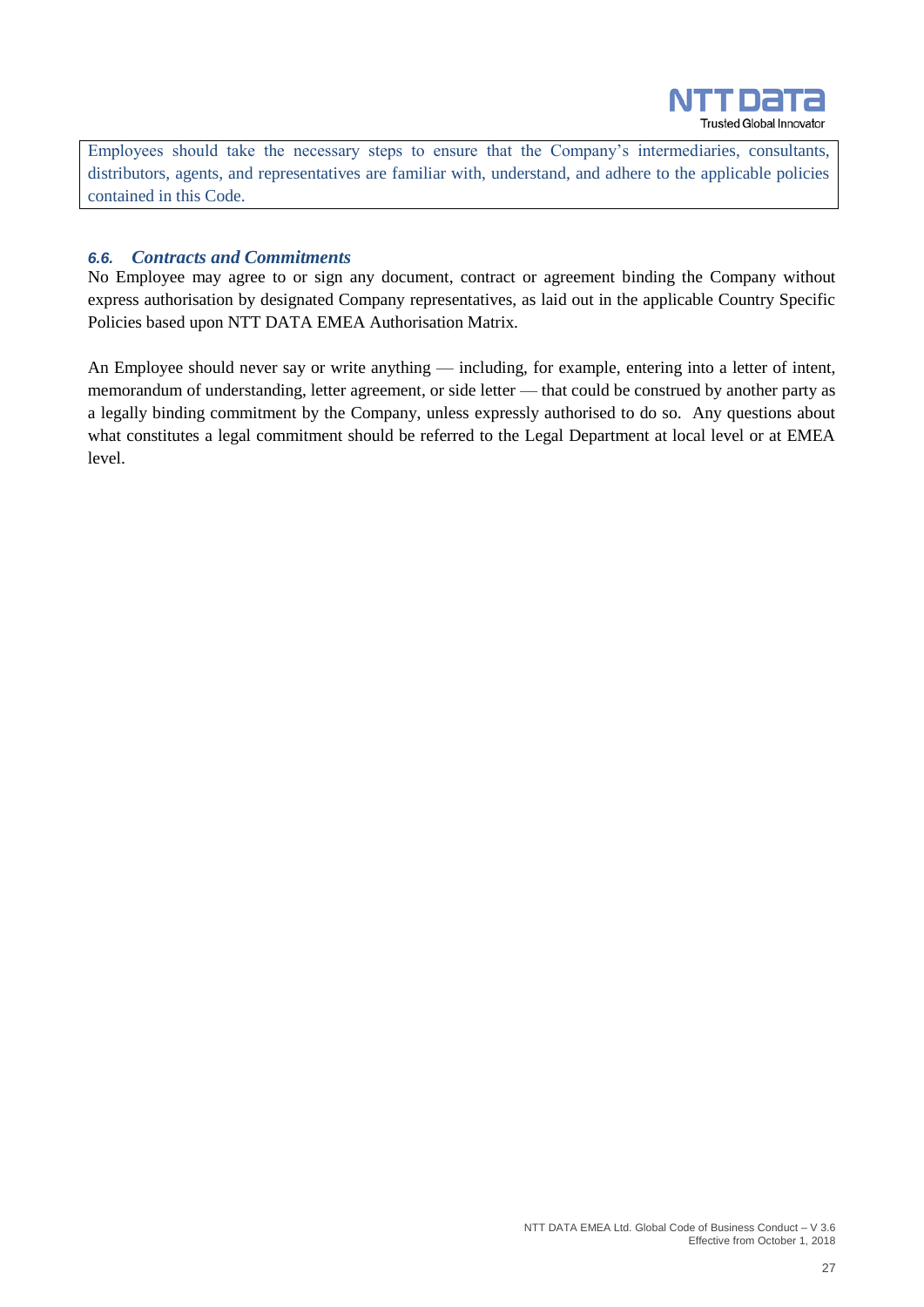

## <span id="page-27-0"></span>7. **Doing Business Internationally**

The Company is committed to the **highest business conduct standards wherever it operates**. The Company observes these standards worldwide, even at the risk of losing business. While no one can anticipate all the situations that may present challenges to Employees doing business in the worldwide marketplace, the **following guidelines** always apply:

- Observe all laws and regulations that apply to our business abroad.
- Ensure compliance with Section 5 in relation to gifts, financial advantages and Public Officials.
- Do not cooperate with illegal boycotts.
- Observe all licensing requirements and the requirements of applicable import and export control laws, as well as all laws and regulations pertaining to privacy and data transfer.
- Do not enter into an agreement with an agent or consultant that relates to the Company's business unless all appropriate approvals have been obtained as set forth in the Company's policies and the policies of subsidiaries (including applicable matrix/approval policies).

If you have any questions about the legality of providing Company services outside the geographical boundaries in which NTT DATA EMEA Group of Companies operates at the date of this Code or about any aspect of international law or regulation, contact the legal department at local level or at EMEA level.

#### <span id="page-27-1"></span>*7.1. No Payments to Governmental Employees and Public Officials*

Except as expressly and exceptionally provided below in this section of the Code, and insofar as permitted by the applicable law, the offer of "*facilitation*" payments to obtain or expedite the performance of commonly performed, routine, nondiscretionary government action by a foreign government Official (note that facilitating payments are not permitted to U.S. Officials) is **strictly prohibited**.

Examples of "*facilitation payments*" include obtaining official documents to qualify a person to conduct business; processing government papers such as visas and work orders; providing police protection, mail service, and phone service; loading and unloading cargo; expediting release of an acceptance certificate for services rendered or for products delivered by the Company.

The Company adopts a **zero tolerance approach** to illegal facilitation payments. Any payments made by Employees or agents, except in the emergency circumstances outlined below, will be a violation of this Code.

Employees, or those performing services on behalf of the Company and its subsidiaries, are only permitted to make a facilitation payment in circumstances where they are exceptionally exposed to an immediate threat of loss of life, limb, or liberty. Once the immediacy of the situation has been resolved, the matter should be promptly reported to the NTT DATA EMEA Compliance Team. Any identified facilitation payments should be accurately recorded in the financial records of the Company.

#### <span id="page-27-2"></span>*7.2. Anti-Boycott*

Some Jurisdictions have enacted anti-boycott regulations which make certain actions unlawful, including, but not limited to, sharing information about business relationships with boycotted countries, or information about race, religion, sex, or national origin.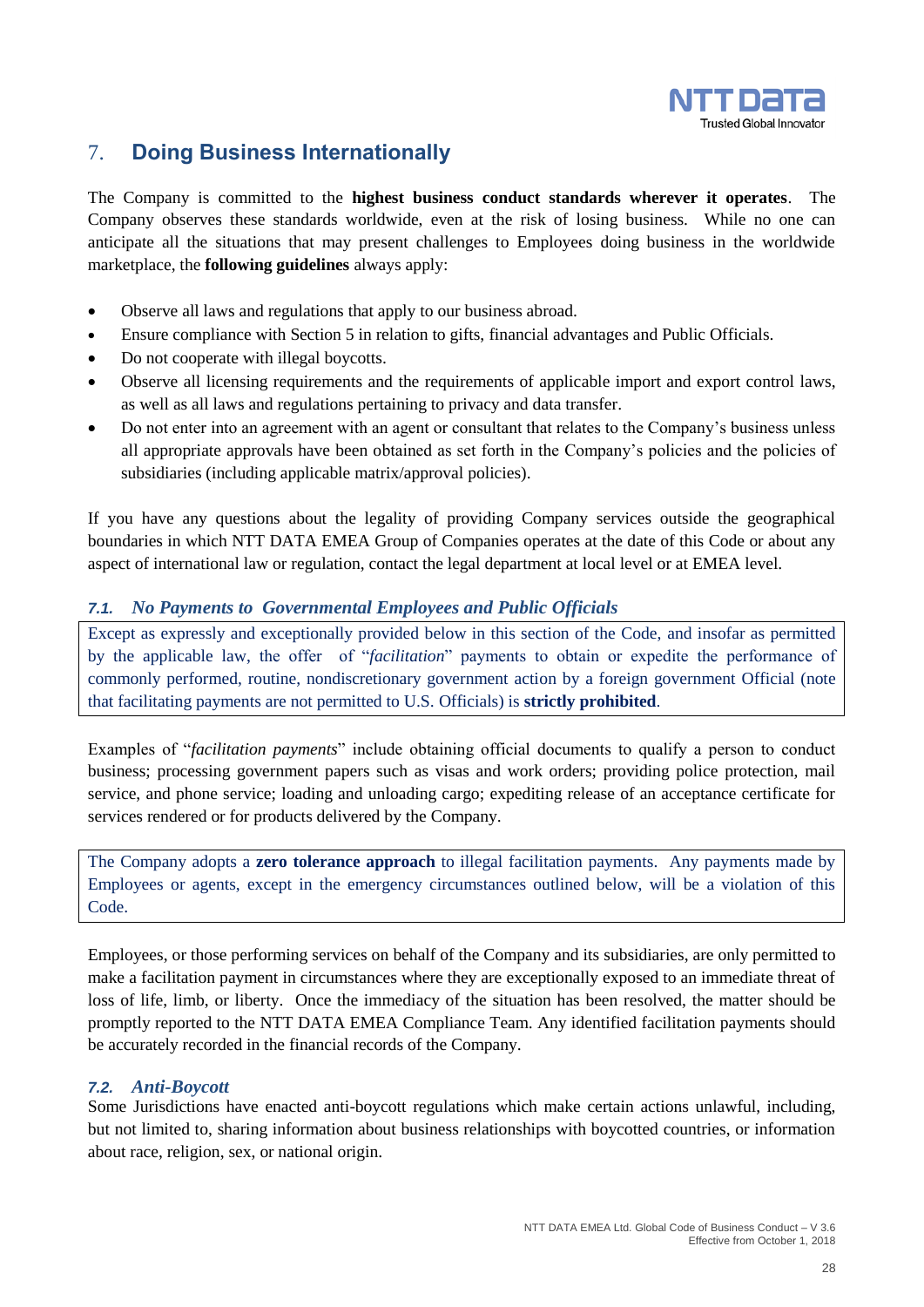

Requests for boycotted information, or requests to take any actions in furtherance of a boycott, must be reported immediately to the legal department at local level or at EMEA level.

#### <span id="page-28-0"></span>*7.3. Export Regulation*

Because of the international nature of our business, the Company is subject to the export laws and regulations of certain foreign governments. These laws and regulations govern the international transfer of all products and services of the Company, as well as technology, information and ideas belonging to the Company.

If provided by local applicable laws, no Technology, including, without limitation, the Company's and its customers' and suppliers', may be exported without the proper government export licenses and documentation. Exports of Technology include not only Technology shipped via freight, but also Technology that is hand-carried (Employees traveling overseas), sent via courier services or mail, electronically transmitted, or disclosed abroad. "Technology" is defined as hardware, software, technical documentation, product specifications, and technical data.

In the event any local law on export is applicable, it is the responsibility of Employees to ensure that proper documentation accompanies each export or disclosure. Any export or re-export without the proper export license or documentation can jeopardize the Company's compliance with local applicable laws on export. Non-compliance can result in denial of export privileges, criminal penalties, seizure of commodities, and/or fines to the Company and its Employees.

Any questions regarding this policy or an export in particular should be directed to the EMEA Compliance Team.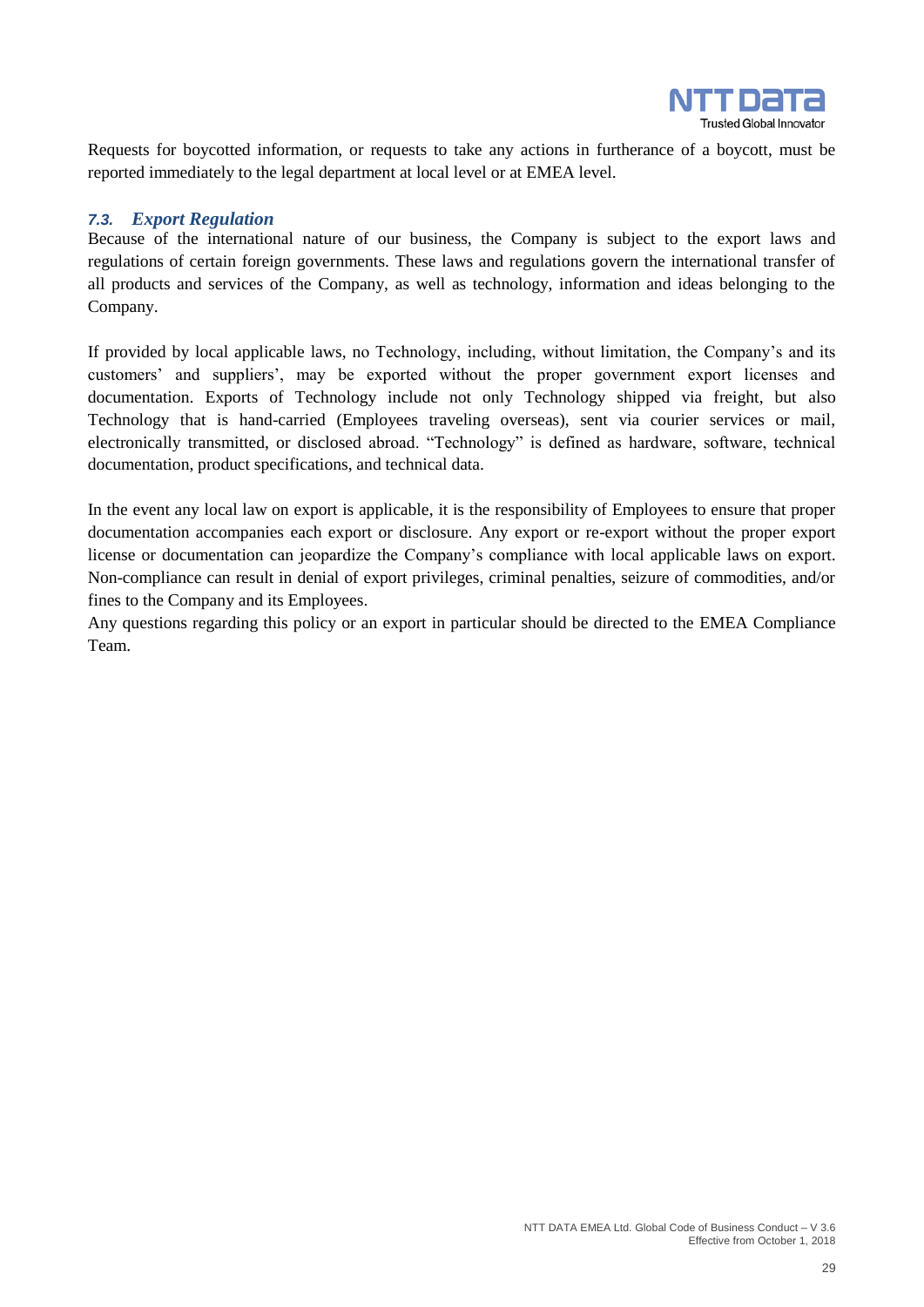

## <span id="page-29-0"></span>**8. The Government, Securities Laws**

### <span id="page-29-1"></span>*8.1. Government Contracting*

The Company is committed to conducting business in accordance with all applicable laws and regulations and with the highest ethical standards. Employees **must adhere to the highest standards of honesty and integrity in their relations with government officials and employees**, including, but not limited to, observing the following principles when disclosing information related to, bidding on, or performing under government contracts:

- Comply with the requirements of all applicable laws, codes and regulations in every applicable jurisdiction.
- Notwithstanding the above, no Employee or agent of the Company may engage in prohibited discussions, offer gratuities, or solicit or receive proprietary or source selection information from a government procurement official.
- No Employee or agent of the Company may subject himself/herself or the Company to civil or criminal penalties by presenting false claims or false statements to an agency or agent of a government.
- **Attention is drawn to Section 5 of this Code.**
- Obey all government election requirements and adhere to Company practices and policies related to such requirements concerning political contributions and any limitations, including reporting requirements, on gifts and travel imposed by government legislatures.
- Obey the regulations concerning the employment of (or discussions concerning possible employment with) current and former officials and employees of governmental agencies, including so-called "*revolving door*" restrictions. Obtain all appropriate government approvals prior to recruiting or hiring current and former government employees.

Employees who deal with government employees, representatives and agencies are responsible for knowing and obeying the laws and regulations applicable to doing business with the government.

#### <span id="page-29-2"></span>*8.2. Inside Information*

Inside information is material information about a publicly traded company that is not known by the public. Information is considered "material" if it could affect the market price of a security or if a reasonable investor would attach importance to the information in deciding whether to buy, sell, or hold a security. Inside information often relates to financial conditions, such as progress toward achieving revenue and earnings targets or projections of future earnings or losses of any company. Inside information also includes changes in strategy regarding a proposed merger, acquisition or tender offer, new products or services, contract awards, and other similar information.

Inside information is not limited to information about the Company. It also includes material, non-public information about others, including the Company's customers, suppliers, competitors, and shareholders.

Insider trading occurs when an individual with material, non-public information trades securities or communicates such information to others who trade. An insider who trades on the basis of material inside information violates the law. An insider who "tips" others violates the law if such persons trade on the basis of material inside information. For purposes of this policy, "Insider" means all officers, directors, Employees, consultants, and contractors of the Company and its subsidiaries, and all members of the immediate families and households of those persons. In addition, anyone who receives inside information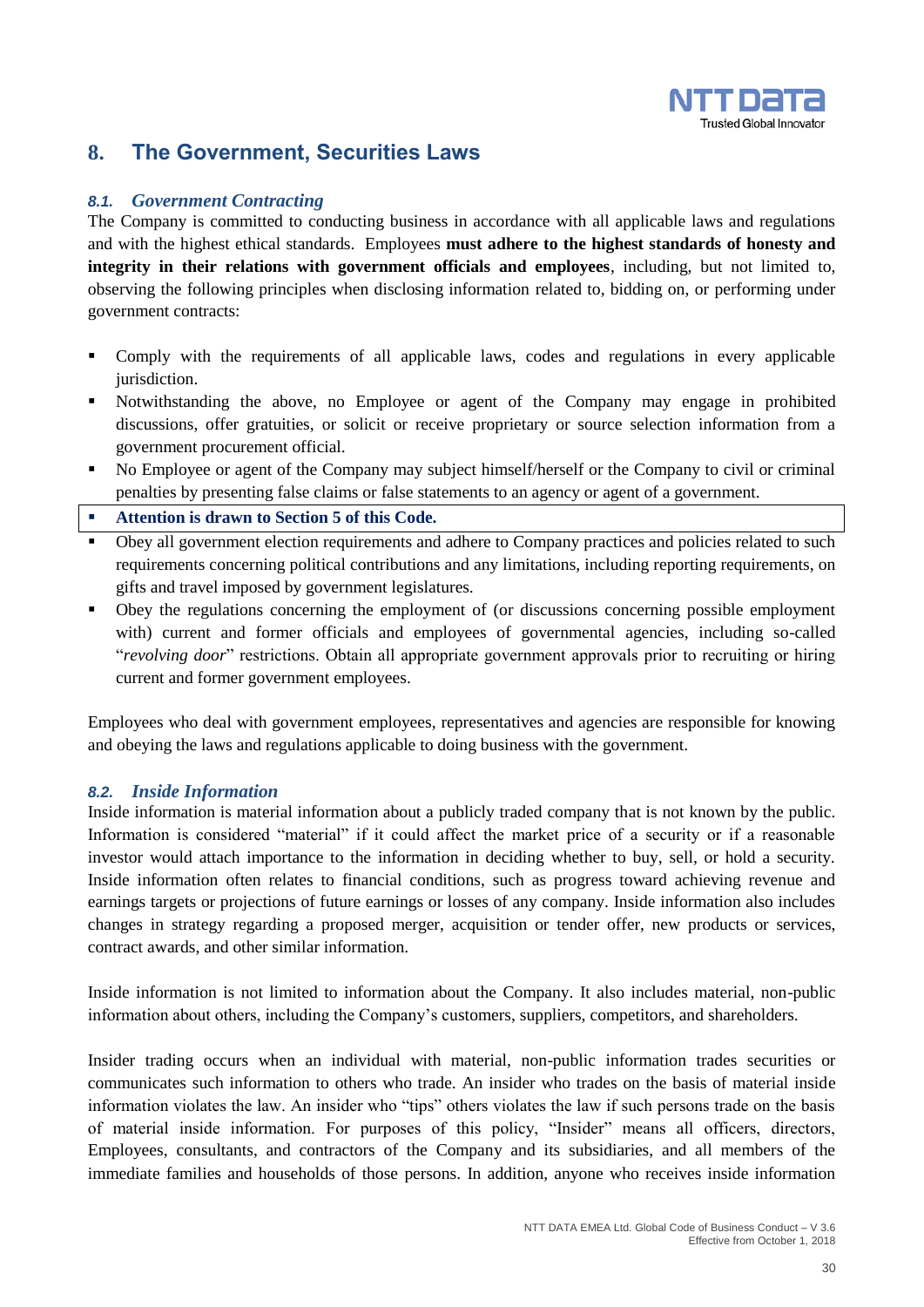

from an Insider is an Insider. Insiders should assume that they have material inside information about customers or suppliers.

Insiders are prohibited from:

- Buying or selling stock or other securities while aware of inside information.
- Passing inside information to others, including Family Members.
- Trading when in possession of inside information received because of a confidential relationship or permitting others to trade on the information.
- Trading in the securities of other companies, including the securities of the Company's customers or vendors, when in possession of inside information relating to such other companies.

Trading or helping others trade while aware of inside information has serious legal consequences, even if you do not receive any personal financial benefit. You may also have an obligation to take appropriate steps to prevent insider trading by others. Any insider possessing inside information may not discuss or disclose such information with or to any other Employee or outside contact, unless that individual has a clear right or need to know such information in order to fulfill his or her responsibilities to the Company. Under no circumstances should an insider make inside information available to his or her Family Members or business or social acquaintances.

Those Employees falling within the Insider category shall comply with applicable laws and shall also comply with the Country Specific Policy in that respect.

#### <span id="page-30-0"></span>*8.3. Antitrust*

Antitrust law prohibits entry into agreements, or discussing the entering into agreements, with a competitor, if the agreement restricts competition by fixing or controlling prices, rigging bids, dividing and allocating markets, territories, or customers, boycotting suppliers or customers, or by any other means.

Antitrust rules limit what companies can do with other companies and what companies can do on their own. Generally, the antitrust laws are designed to prohibit agreements or actions that reduce competition and harm consumers. Under no circumstances may an Employee enter into an agreement, or discuss entering into an agreement, with a competitor that restricts competition by fixing or controlling prices, rigging bids, dividing and allocating markets, territories, or customers, boycotting suppliers or customers, or by any other means.

Antitrust laws also apply to imports and exports.

Additionally, you should not engage in the following specific activities without prior approval from the EMEA Compliance Team:

- Sharing marketing plans or business policy matters.
- Submitting a joint bid or "teaming" with another company on projects.
- Working with competitors to establish industry-wide standards.
- Requiring a customer to buy one product or service from the Company in order to be able to buy a second product or service from the Company.
- Requiring a customer to buy products or services only from the Company and not from a competitor.
- Requesting a supplier to buy from the Company in exchange for the Company buying from the supplier.
- Agreeing with a customer or supplier on the price or other terms on which a product or service can be resold.
- NTT DATA EMEA Ltd. Global Code of Business Conduct V 3.6 • Refusing to deal with someone who wants to buy Company products or services or cutting off someone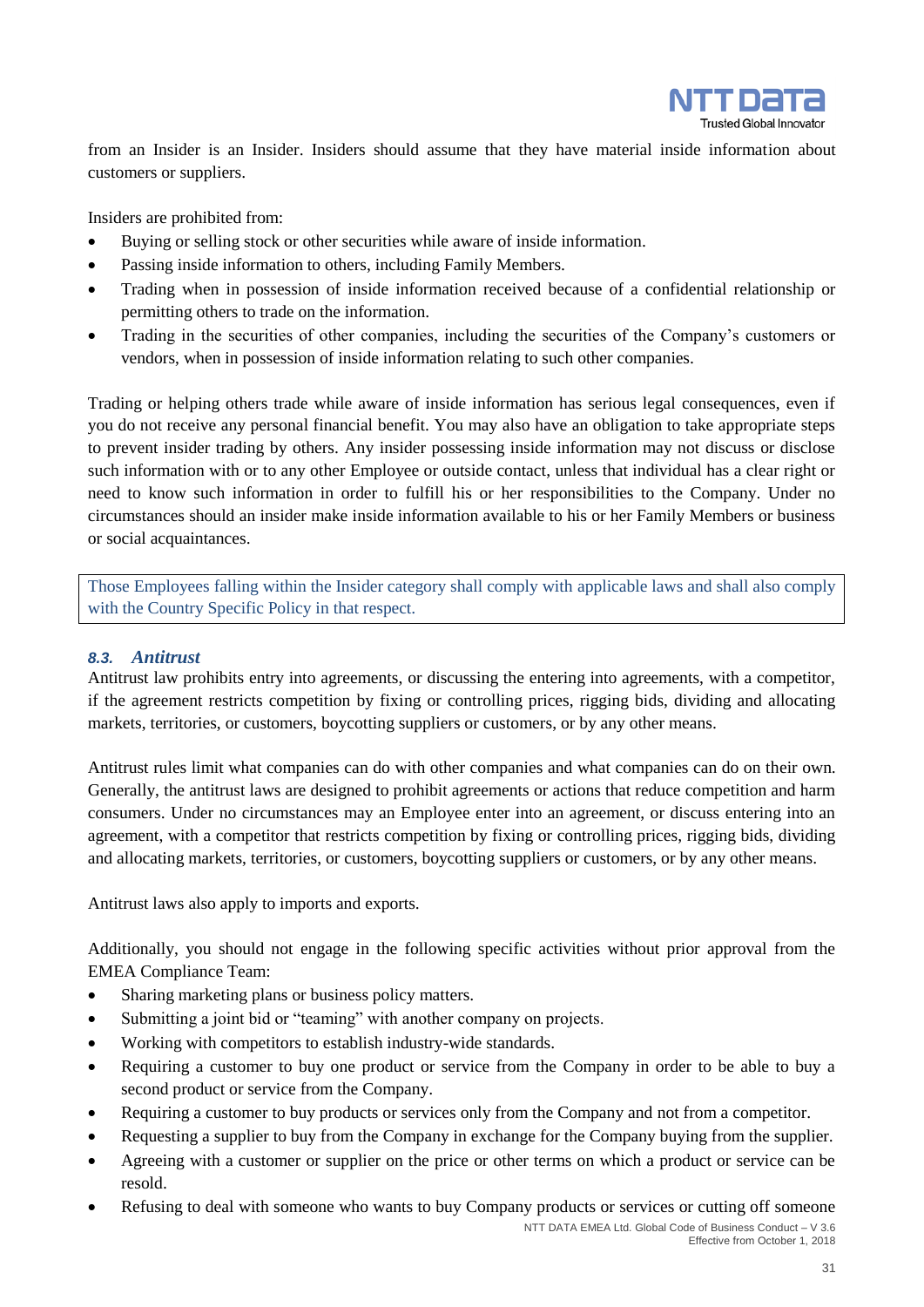

who already buys them.

- Refusing to buy from a supplier that deals with one of the Company's competitors.
- Trying to persuade a customer or supplier, or any other person to do business with the Company and to stop doing business with a competitor with whom it has a contract or continuing business relationship.

Any questions regarding these activities or requests for an exception to these rules should be directed to the Compliance Team.

## <span id="page-31-0"></span>*8.4. Political Contributions*

**Attention is drawn to Section 5.5 of this Code.**

#### <span id="page-31-1"></span>*8.5. Accuracy of Reports*

The Company will comply with all applicable reporting requirements and regulations wherever the Company does business. All Employees are responsible for the accuracy of the records, time sheets, and reports the Company keeps. Accurate information is essential to the Company's ability to meet legal and regulatory obligations and to compete effectively. The accounting records of the Company shall meet the highest standards and accurately reflect the true nature of the transactions they record.

No undisclosed or unrecorded account or fund shall be established for any reason. Employees may not create any false or misleading documents or accounting, financial, or electronic records for any purpose, and no one may direct Employees to do so.

Employees must **not** obtain or create "false" invoices or other misleading documents or records, or invent or use fictitious entities, sales, purchases, services, loans or other financial arrangements for any purpose. All invoices issued to customers must accurately reflect the product sold or service rendered. Invoices must be based upon the true and agreed upon sales price and terms of sale, even when a customer may request something different.

Employees are responsible for accurately reporting time worked on the Company's authorised time keeping system and within the time periods specified in the Company's procedures and policies.

If you have any questions, or feel you are being asked to create a document or an electronic record in a less than complete, honest, and accurate manner, immediately report this to the Compliance Team at local level or at the established Whistle Blowing Line(s).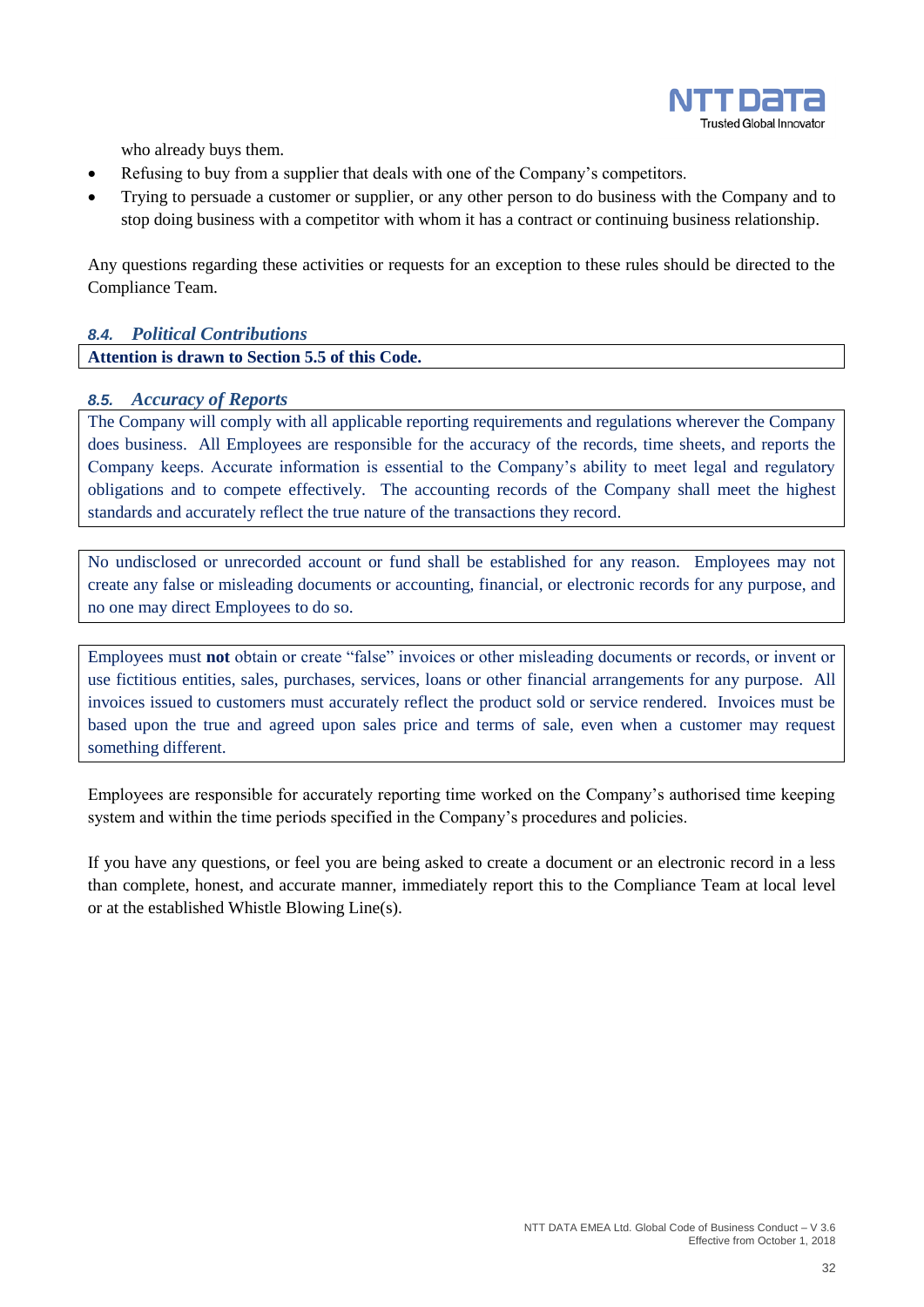

## <span id="page-32-0"></span>**9. Concerns Regarding Accounting, Auditing or Internal Control Matters**

The financial statements of the Company shall conform to generally accepted accounting principles and the Company's and NTT DATA Group accounting policies.

## <span id="page-32-1"></span>**10. Compliance and Reporting**

### <span id="page-32-2"></span>*10.1. Discipline*

To the extent that this Code has been approved at Company level and disseminated to Employees along with relevant Country Specific Policies, the provisions contained in the Code of Ethics are **binding** and, in the case of a violation of any of its terms and guidance, disciplinary sanctions may apply in accordance with applicable statutory provisions.

## <span id="page-32-3"></span>*10.2. Reporting Procedures and Other Inquiries*

Any Employee or Supplier may request for information or clarification on this Code by sending an email to the EMEA Compliance Team at the following address

### **[emea.compliance@nttdata.com](mailto:emea.compliance@nttdata.com)**

Each Country Specific Policy will also specify the names and contact information of the country's local compliance team(s).

In case you suspect or discover that a fraud, bribery, tax evasion, money laundering or any other corporate offences under statutory laws have occurred or are likely to occur in your Company, You are encouraged to use NTT DATA EMEA external Whistleblowing Line - available on EMEA Process Portal at the following link

### *<https://emeaportal.nttdata-emea.com/SitePages/Home.aspx>*

The NTT DATA EMEA Whistleblowing Line is a confidential channel, and the whistleblower is protected against retaliation from the Company.

The Company will **not** discipline, discriminate against or retaliate against any Employee who submits a Whisteblowing report (unless the Employee is found to have knowingly and wilfully or gross negligently made a false or misleading report).

### <span id="page-32-4"></span>*10.3. Waivers to Sections of the Code of Business Conduct*

Each Company may exceptionally deviate from this Code to the extent that some provisions of the Code are proven to be inconsistent with imperative statutory rules or can temporarily postpone approval, pending adequate information to local governance bodies, such as Working Councils in Germany and Statutory Auditors in Italy.

## <span id="page-32-5"></span>*10.4. The NTT DATA EMEA Compliance Team*

NTT DATA EMEA Ltd. Compliance Team has been established at EMEA level and comprises the highest tier executive representatives of the following EMEA Holding functions: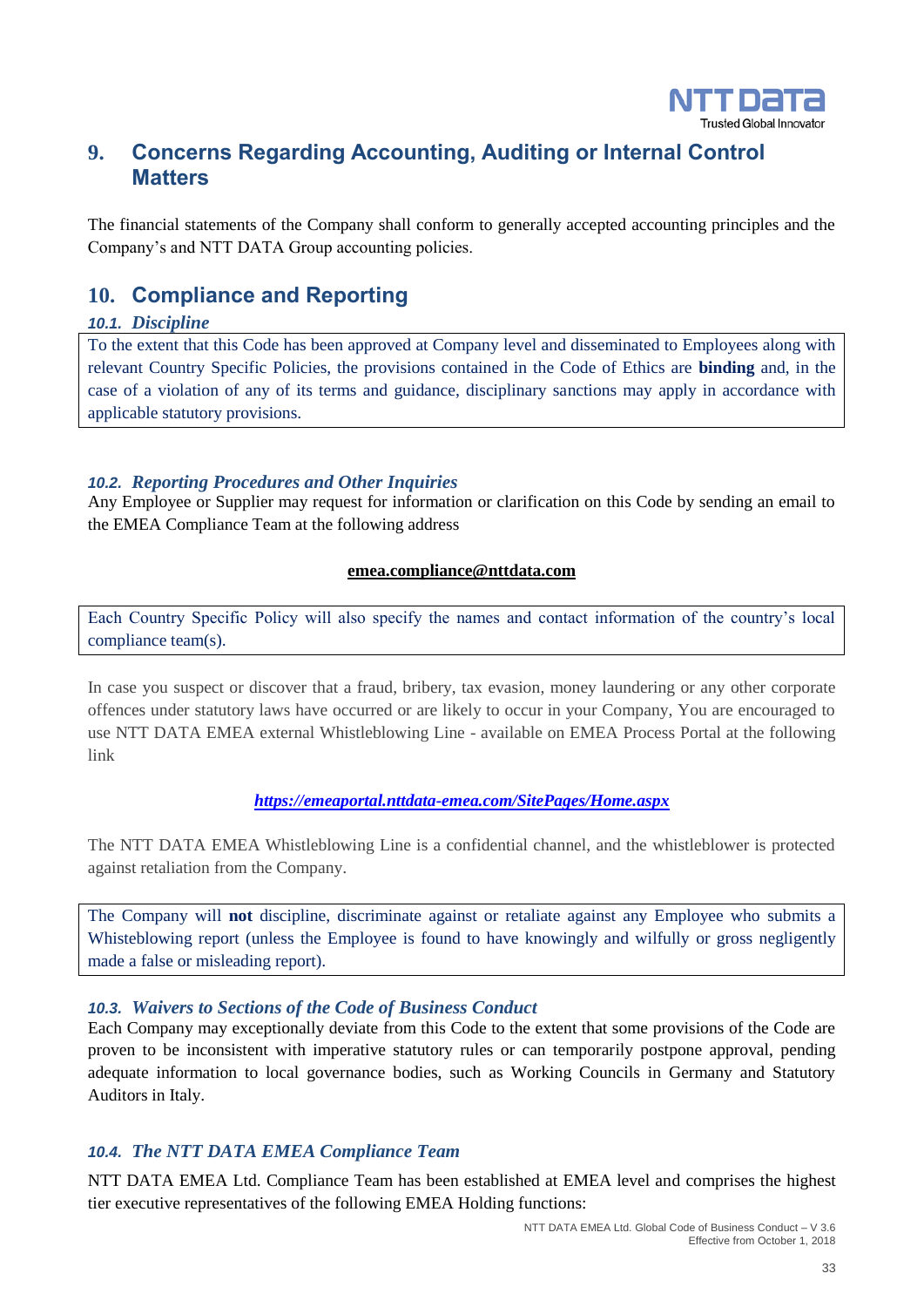

- a) Head of Internal Audit,
- b) Head of Human Capital,
- c) Head of Legal & Compliance, *Coordinator & Secretary of the Compliance Team*

NTT DATA EMEA, in its role of active management, encourages each Company CEO to *(A)* regularly liaise and cooperate with the NTT DATA EMEA Compliance Team and to *(B)* establish at country level similar compliance teams(s) in accordance with statutory provisions.

## <span id="page-33-0"></span>**11. Summary**

If you have questions, either about this Code or about other Country Specific Policies referenced herein, you are encouraged to discuss them with your manager, the Human Resources Department, a member of the EMEA Compliance Team or the legal department at local level or at NTT DATA EMEA level.

Thank you for your keen attention and strong cooperation.

The contents of this Code have been approved by NTT DATA EMEA Ltd. Board of Directors.

For NTT DATA EMEA Board *Benito Vazquez Blanco NTT DATA EMEA CEO*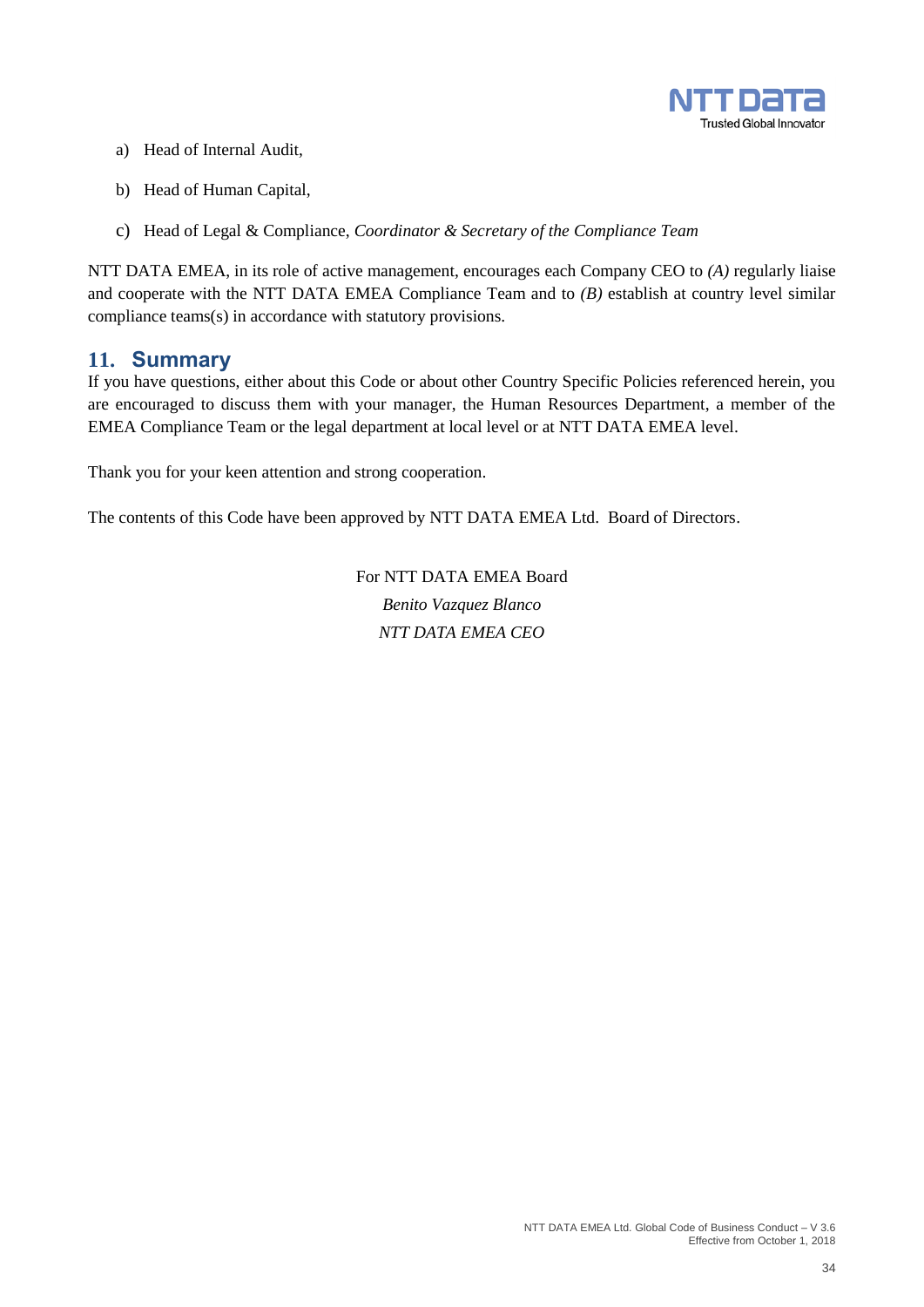

## EXHIBIT "A"

## **SUPPLIERS AND AGENTS MINIMUM STANDARDS OF CONDUCT**

Each NTT DATA EMEA Company and its Employees shall continuously monitor the conduct of suppliers and agents and report any suspected or actual failures to adhere to the minimum standards of conduct in accordance with this Code.

- **1 Compliance with applicable laws**
- **2 Zero Tolerance on Bribery (however disguised) including facilitating payments**

**ZERO Tolerance on Money Laundering and/or Tax evasion**

- 
- **4 No Gifts to Public Officers nor to Auditing Bodies**
- **5 The Government contracts and relationships**
- Suppliers **must** observe all laws, regulations and licensing requirements as applicable.
- Suppliers **will provide** a safe and secure working environment
- Suppliers must **not** carry out **nor** tolerate illegal business activities, such as promising, giving or accepting a bribe and / or facilitation payment (*in any form in any form, whether direct, indirect or concealed* ).
- Suppliers must **not** give or receive any financial or other advantage, directly or indirectly, with the intention of inducing or rewarding the improper performance of a business or public function anywhere in the world.
- Practices which may help (or contribute to) money laundering, tax evasion activities or similar unlawful practices will **not**, in any case, be tolerated by NTT DATA and are strictly forbidden to Suppliers.
- Suppliers must **not** give, offer or promise a gift of any value to a person or organization where it could reasonably be interpreted that the purpose of the gift was to induce improper performance or to obtain or retain business, or an advantage in the conduct of business for NTT DATA.
- **3 Termination for cause**  Any breach by a Supplier of the Anti-Bribery covenant will lead to **immediate termination of a contract with the Company and of the continuing business relationship.**
	- Suppliers or agents must **not** give, offer or promise any kind of gift or any other financial advantage to any **Public Officer or Auditor**, whether internal or external, or to any relatives or close friends of such Public Officer or Auditor in order to influence the improper performance of their duties or decisions. Each Company and its Employees shall not engage or continue in any business relationship with any suppliers or agents not compliant with the above obligation.
	- Suppliers may **not** create false or misleading documents or accounting, financial or electronic records for the purpose of being awarded a **Public Tender or Public Funds** or obtaining an advantage in a procurement process of any kind.